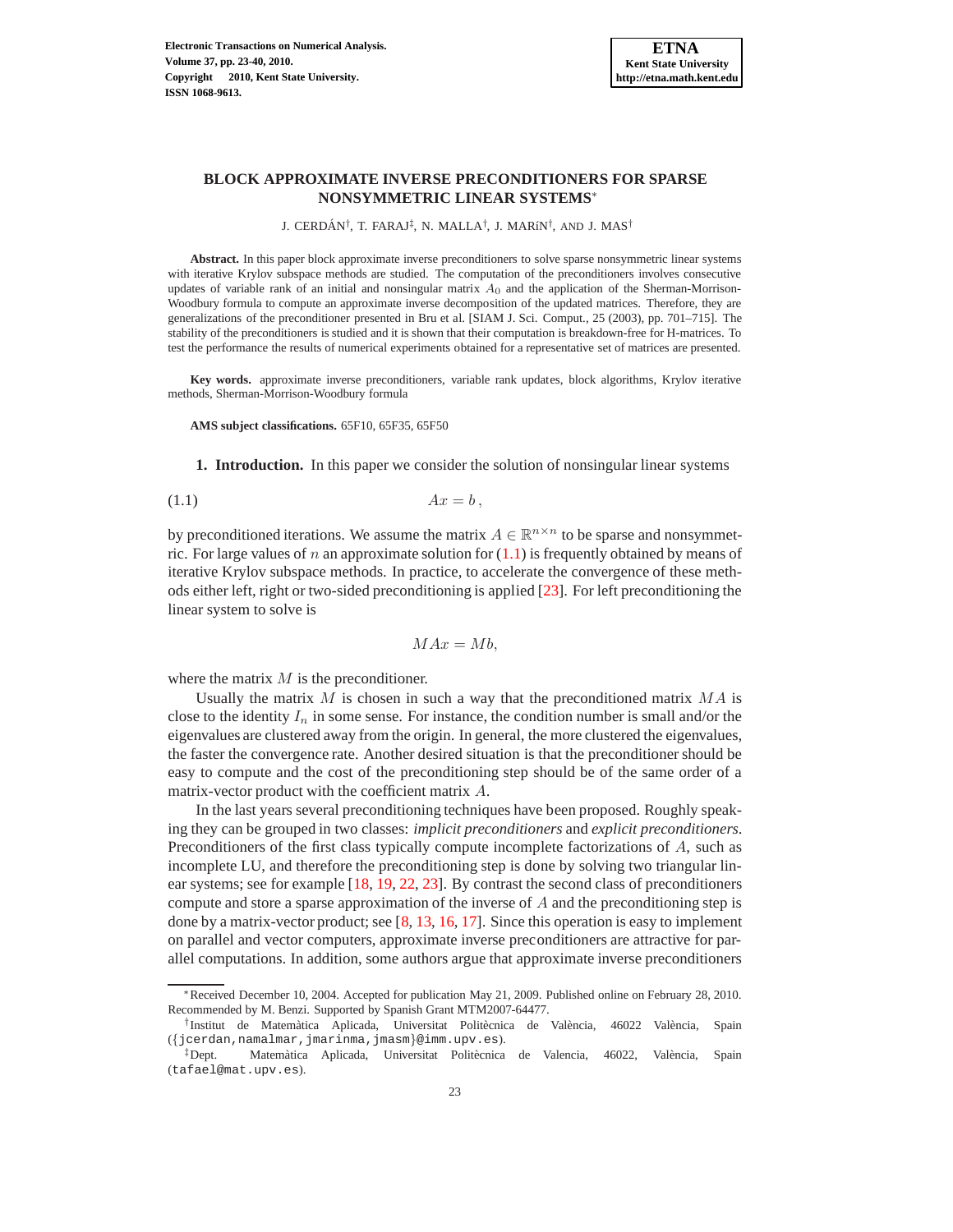are more robust than implicit ones [\[2\]](#page-16-0). For a comparative study of some of these techniques we refer to [\[7\]](#page-17-8). We focus in this paper on sparse approximate inverse preconditioners.

In [\[11\]](#page-17-9) the authors present a new algorithm based on the Sherman-Morrison formula to compute an inverse decomposition of a nonsymmetric matrix. Given two sets of vectors  ${x_k}_{k=1}^n$  and  ${y_k}_{k=1}^n$  in  $\mathbb{R}^n$ , and a nonsingular matrix  $A_0$  such that  $A = A_0 + \sum_{k=1}^n x_k y_k^T$ , the algorithm computes a factorization of the matrix  $A_0^{-1} - A^{-1}$  of the form  $UT^{-1}V^T$  from now on called ISM decomposition. The particular case  $A_0 = sI_n$ , where  $I_n$  is the identity matrix and  $s$  is a positive scalar factor, was studied and it was shown that the approximate computation of this decomposition is breakdown-free when  $A$  is an M-matrix. We will show that this is also true for the wider class of H-matrices. The ISM decomposition is closely related to the LU factorization as can be seen in the proof of Lemmas [3.2](#page-4-0) and [3.5.](#page-8-0) This fact has been used in [\[10\]](#page-17-10) to obtain direct and inverse factors of the Cholesky factorization of a symmetric positive definite matrix. This approach differs from AINV, which uses a biconjugation process or SPAI, based on the minimization of the Frobenius norm of  $I - AM$ .

Once an approximate ISM decomposition has been computed it can be used as an approximate inverse preconditioner as has been done in [\[11\]](#page-17-9). It was observed that compared to AINV [\[8\]](#page-17-4) both performed similarly. In this paper we present results for the block case showing that this approach is able to solve more problems than its pointwise counterpart.

On the other hand, exploiting faster speeds of level 3 BLAS block algorithms is becoming increasingly popular in matrix computations. Since they operate on blocks or submatrices of the original matrix, they are well suited for modern high performance computers. Furthermore, certain problems have a natural block structure that should be exploited to gain robustness. There are a number of papers on block preconditioners; see for instance [\[3,](#page-16-1) [6,](#page-17-11) [9,](#page-17-12) [12\]](#page-17-13) and the references therein. In all cases an improved efficiency with respect to non-blocking algorithms was observed.

These considerations motivate the present study. We generalize the ISM decomposition by applying successive updates of variable rank which leads to a block-form algorithm. Therefore, the new algorithm is based on the Sherman-Morrison-Woodbury formula [\[27\]](#page-17-14), which states that the inverse of the matrix  $A + XY^T$  is given by

<span id="page-1-0"></span>
$$
(1.2) \t\t A^{-1} - A^{-1}X(I + Y^T A^{-1}X)^{-1}Y^T A^{-1},
$$

provided that the matrices  $A \in \mathbb{R}^{n \times n}$  and  $I + Y^T A^{-1} X$  are nonsingular and  $X, Y \in \mathbb{R}^{n \times m}$ . The rank of the updates, and hence the size of the blocks, can be chosen in different ways: looking for the particular structure for structured matrices, applying an algorithm to find the block structure [\[24\]](#page-17-15) and finally by imposing an artificial block structure. The approximate computation of the block ISM decomposition is then used as an inverse block preconditioner.

This paper is organized as follows. Section [2](#page-2-0) presents an expression for the block ISM decomposition of a general matrix  $A$  using the Sherman-Morrison-Woodbury formula [\(1.2\)](#page-1-0) which generalizes the one obtained in  $[11]$ . Then, in Section [3](#page-3-0) this expression is used to obtain block approximate inverse preconditioners based on different choices of the initial matrix  $A_0$  and to show how they relate to each other. Our findings indicate that these preconditioners can be computed without breakdowns for H-matrices. Therefore, since the preconditioner proposed in [\[11\]](#page-17-9) is a particular case of one of the preconditioners proposed here, we also prove that its computation is breakdown-free for H-matrices. In order to evaluate the performance of the preconditioners, the results of the numerical experiments for a representative set of matrices are presented in Section [4.](#page-13-0) Finally, the main conclusions are presented in Section [5.](#page-15-0)

Throughout the paper the following notation will be used. Given two matrices  $A = [a_{ij}]$ and  $B = [b_{ij}]$ , we denote  $A \geq B$  when  $a_{ij} \geq b_{ij}$ . A similar convention is used for  $\leq$ .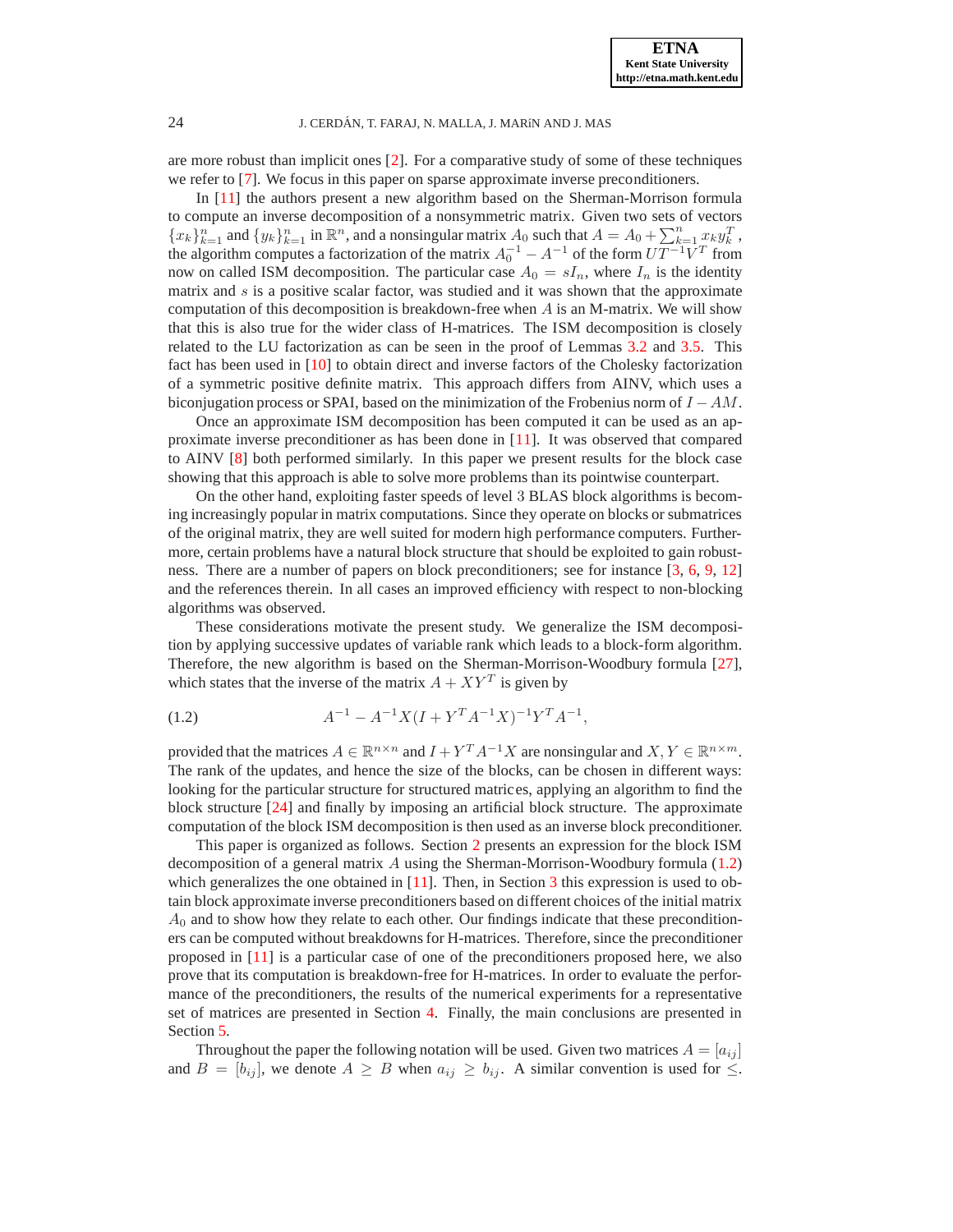Likewise,  $|A| = |a_{ij}|$ . A matrix A is a nonsingular M-matrix if  $a_{ij} \leq 0$  for all  $i \neq j$  and it is monotone, i.e.,  $A^{-1} \geq O$ . For a given matrix A one can associate its comparison matrix  $\mathcal{M}(A) = [\alpha_{ij}],$  where

<span id="page-2-1"></span>
$$
\alpha_{ii} = |a_{ii}|
$$
, and  $\alpha_{ij} = -|a_{ij}|$  for  $i \neq j$ .

The matrix A is an H-matrix if its comparison matrix  $\mathcal{M}(A)$  is an M-matrix.

We conclude this section with some well-known properties of M- and H-matrices that will be used later. If  $B \ge A$  with  $b_{ij} \le 0$  for  $i \ne j$  and A is an M-matrix, then B is also an M-matrix. Moreover,  $A^{-1} \ge B^{-1}$  [\[26\]](#page-17-16). If A is an H-matrix, then  $|A^{-1}| \le M(A)^{-1}$  [\[20\]](#page-17-17).

<span id="page-2-0"></span>**2. Block ISM decomposition.** Let  $A_0 \in \mathbb{R}^{n \times n}$  be a nonsingular matrix, and let  $X_k, Y_k \in \mathbb{R}^{n \times m_k}, k = 1, \ldots, p$ , be two sets of rectangular matrices such that,

(2.1) 
$$
A = A_0 + \sum_{k=1}^{p} X_k Y_k^T.
$$

Assume that the matrices  $T_k = I_{m_k} + Y_k^T A_{k-1}^{-1} X_k$ ,  $k = 1, \ldots, p$ , are nonsingular, where  $A_{k-1} = A_0 + \sum_{i=1}^{k-1} X_i Y_i^T$ , i.e., a partial sum of [\(2.1\)](#page-2-1), and  $I_{m_k}$  denotes the identity matrix of size  $m_k \times m_k$ . ¿From [\(1.2\)](#page-1-0) the inverse of  $A_k$  is given by

(2.2) 
$$
A_k^{-1} = A_{k-1}^{-1} - A_{k-1}^{-1} X_k T_k^{-1} Y_k^T A_{k-1}^{-1}, \quad k = 1, \dots, p.
$$

Since  $A_p^{-1} = A^{-1}$ , applying [\(2.2\)](#page-2-2) recursively one has

<span id="page-2-4"></span><span id="page-2-2"></span>
$$
A^{-1} = A_0^{-1} - \sum_{k=1}^p A_{k-1}^{-1} X_k T_k^{-1} Y_k^T A_{k-1}^{-1},
$$

which can be written in matrix notation as

(2.3) 
$$
A^{-1} = A_0^{-1} - \Phi T^{-1} \Psi^T,
$$

where

<span id="page-2-3"></span>
$$
\Phi = [ A_0^{-1} X_1 \quad A_1^{-1} X_2 \quad \cdots \quad A_{p-1}^{-1} X_p ],
$$

$$
T^{-1}=\left[\begin{array}{cccc}T_1^{-1} & & & \\ & T_2^{-1} & & \\ & & \ddots & \\ & & & T_p^{-1}\end{array}\right] \quad \text{and} \quad \Psi^T=\left[\begin{array}{c}Y_1^TA_0^{-1} \\ Y_2^TA_1^{-1} \\ \vdots \\ Y_p^TA_{p-1}^{-1}\end{array}\right].
$$

To avoid having to compute the matrices  $A_k$ , we can define from  $X_k$  and  $Y_k$ , for  $k = 1, \ldots, p$ , two new sets of matrices  $U_k$  and  $V_k$  as in [\(2.4\)](#page-2-3) and [\(2.5\)](#page-3-1). The following result is a generalization of [\[11,](#page-17-9) Theorem 2.1].

THEOREM 2.1. Let A and  $A_0$  be two nonsingular matrices, and let  $\{X_k\}_{k=1}^p$  and  ${Y_k}_{k=1}^p$  *be two sets of matrices such that condition [\(2.1\)](#page-2-1) is satisfied. In addition suppose* that the matrices  $T_k = I_{m_k} + Y_k^T A_{k-1}^{-1} X_k$ , for  $k = 1, \ldots, p$ , are nonsingular. Then

(2.4) 
$$
U_k = X_k - \sum_{i=1}^{k-1} U_i T_i^{-1} V_i^T A_0^{-1} X_k,
$$

**ETNA Kent State University http://etna.math.kent.edu**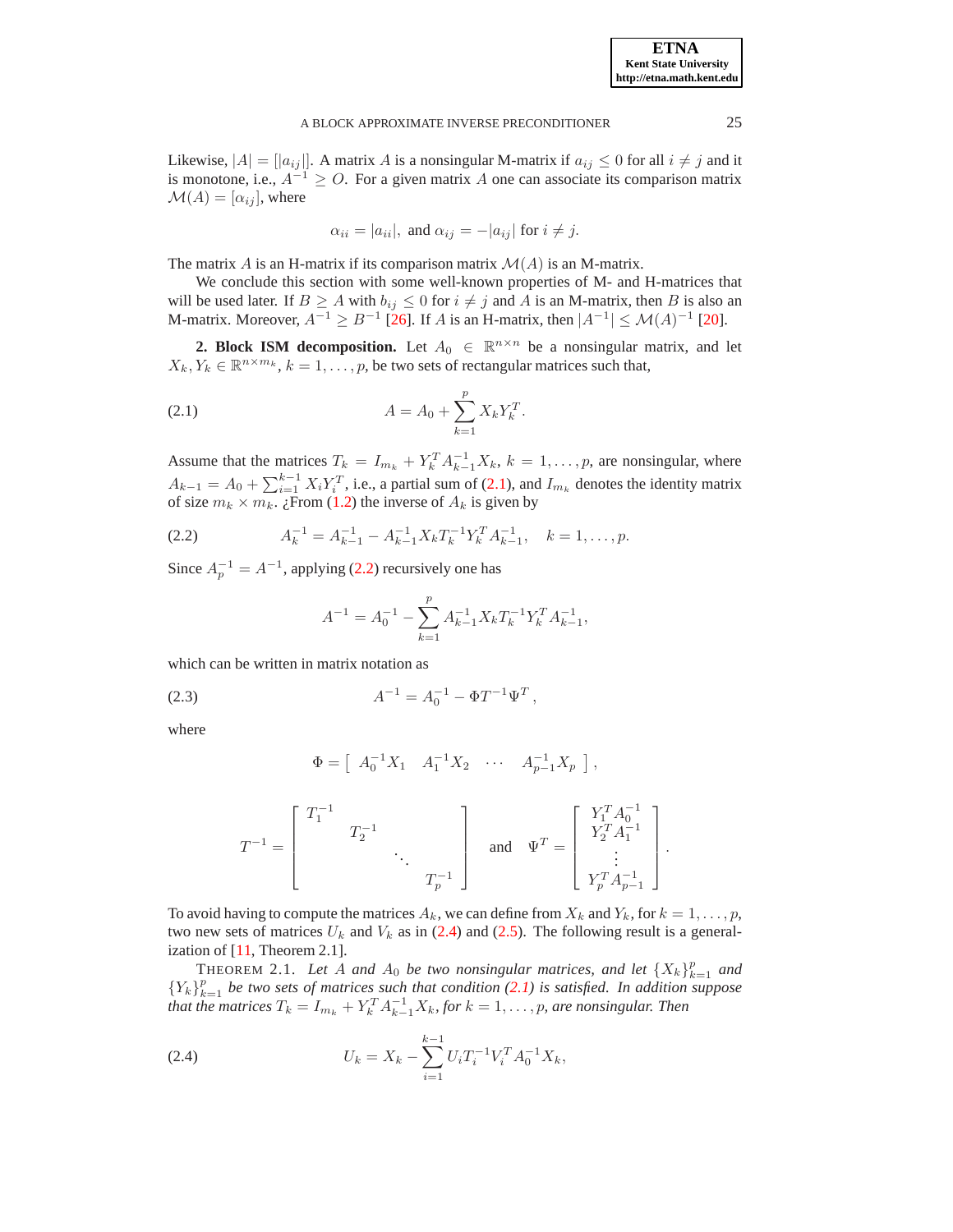<span id="page-3-1"></span>(2.5) 
$$
V_k = Y_k - \sum_{i=1}^{k-1} V_i T_i^{-T} U_i^{T} A_0^{-T} Y_k
$$

*are well defined for*  $k = 1, \ldots, p$ *. Moreover,* 

$$
A_{k-1}^{-1}X_k = A_0^{-1}U_k,
$$
  

$$
Y_k^T A_{k-1}^{-1} = V_k^T A_0^{-1},
$$

<span id="page-3-6"></span>*and*

(2.6) 
$$
T_k = I_{m_k} + Y_k^T A_0^{-1} U_k = I_{m_k} + V_k^T A_0^{-1} X_k.
$$

*Proof.* Similar to the proof of Theorem 2.1 in [\[11\]](#page-17-9).

Denoting by  $U = [\overline{U_1} \ U_2 \ \cdots \ U_p]$  and  $V = [V_1 \ V_2 \ \cdots \ V_p]$  the matrices whose block columns are the matrices  $U_k$  and  $V_k$ , respectively, equation [\(2.3\)](#page-2-4) can be rewritten as

<span id="page-3-2"></span>П

(2.7) 
$$
A^{-1} = A_0^{-1} - A_0^{-1} U T^{-1} V^T A_0^{-1},
$$

which is the block ISM decomposition of the matrix A.

Different choices of the matrices  $X_k$ ,  $Y_k$  and  $A_0$  allow different ways of computing [\(2.7\)](#page-3-2). Nevertheless, it is convenient that  $A_0$  be a matrix whose inverse is either known or easy to obtain. In the next section we will study two possibilities. The first one is the choice already considered in [\[11\]](#page-17-9), i.e.,  $A_0 = sI_n$ , where s is a positive scalar and  $I_n$  is the identity matrix of size *n*. The second one is  $A_0 = \text{diag}(A_{11}, \ldots, A_{pp})$ , where  $A_{ii}$  are the main diagonal square blocks of the matrix A partitioned in block form,

<span id="page-3-5"></span>(2.8) 
$$
A = \begin{bmatrix} A_{11} & A_{12} & \dots & A_{1p} \\ A_{21} & A_{22} & \dots & A_{2p} \\ \vdots & \vdots & \ddots & \vdots \\ A_{p1} & A_{p2} & \dots & A_{pp} \end{bmatrix},
$$

where  $A_{ij} \in \mathbb{R}^{m_i \times m_j}$ ,  $\sum_{k=1}^p m_k = n$ . In addition we will show the relationship between the two cases when a block Jacobi scaling is applied.

<span id="page-3-0"></span>**3. Approximate block ISM decompositions.** Even if the matrix  $A$  is sparse its block ISM decomposition [\(2.7\)](#page-3-2) is structurally dense. To obtain a sparse block ISM decomposition which can be used as a preconditioner, incomplete factors  $\bar{U}_k$  and  $\bar{V}_k$  are obtained by dropping off-diagonal block elements during the computation of  $U_k$  and  $V_k$ . In addition, the inverse of  $A_0$  can be computed approximately and either its exact or its approximate inverse will be denoted by  $\bar{A}_0^{-1}$ . Once the factors  $\bar{U}_k$  and  $\bar{V}_k$  have been computed, two different preconditioning strategies can be used,

<span id="page-3-4"></span>(3.1) 
$$
\bar{A}_0^{-1} - \bar{A}_0^{-1} \bar{U} \bar{T}^{-1} \bar{V}^T \bar{A}_0^{-1}
$$

<span id="page-3-3"></span>and

$$
(\text{3.2}) \qquad \qquad \bar{A}_0^{-1} \bar{U} \bar{T}^{-1} \bar{V}^T \bar{A}_0^{-1}.
$$

In [\[11\]](#page-17-9) both preconditioners are studied. Although [\(3.2\)](#page-3-3) requires less computation per iteration than [\(3.1\)](#page-3-4), the latter tends to converge in fewer iterations, especially for difficult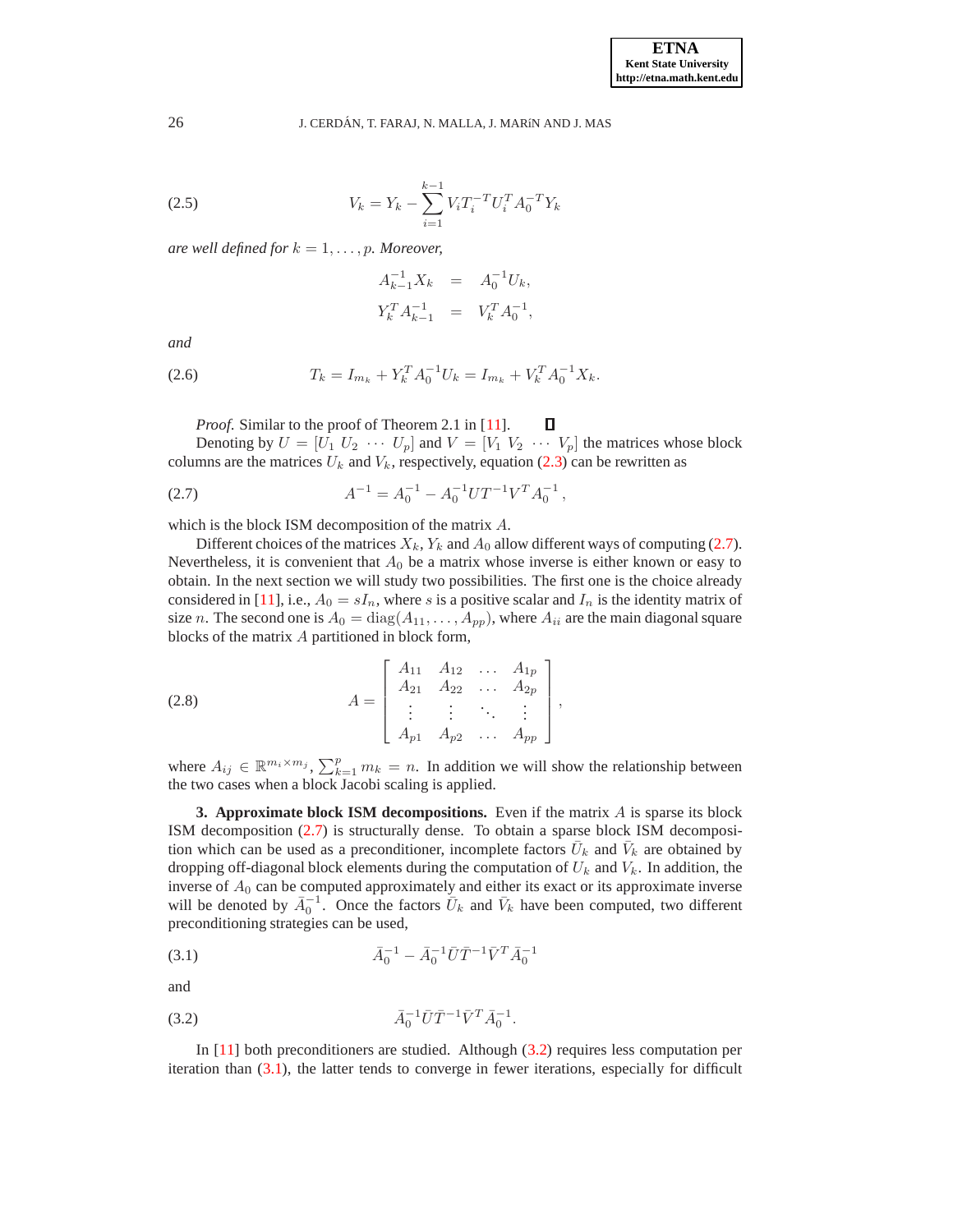<span id="page-4-1"></span>problems. Therefore, the results presented in the numerical experiments correspond to the block approximate ISM decomposition [\(3.1\)](#page-3-4). The following algorithm computes the approximate factors.

ALGORITHM 3.1. *Computing the incomplete factors in [\(3.1\)](#page-3-4) and [\(3.2\)](#page-3-3). (1) let*  $U_k = X_k$ *,*  $V_k = Y_k$ *,*  $(k = 1, ..., p)$  and  $\bar{A}_0^{-1} \approx A_0^{-1}$ *(2) for*  $k = 1, ..., p$ *(3) for*  $i = 1, ..., k - 1$  $C_i = \bar{U}_i \bar{T}_i^{-1} \bar{V}_i^T \ U_k = U_k - C_i \bar{A}_0^{-1} X_k$  $V_k = V_k - C_i^T \vec{A}_0^{-T} Y_k$ *end for*  $\boldsymbol{compute}\ \bar{V}_k, \bar{U}_k$  dropping block elements in  $V_k, U_k$  $\bar{T}_k = I_{m_k} + \bar{V}_k^T \bar{A}_0^{-1} X_k$ *end for (4) return*  $\bar{U} = [\bar{U}_1 \bar{U}_2 \cdots \bar{U}_p], \bar{V} = [\bar{V}_1 \bar{V}_2 \cdots \bar{V}_p]$  and  $\bar{T} = \text{diag}(\bar{T}_1, \bar{T}_2, \ldots, \bar{T}_p)$ 

Algorithm [3.1](#page-4-1) runs to completion if the pivot matrices  $\bar{T}_k$  are nonsingular. It will be shown that this condition holds for H-matrices. To prove these results we first show that the matrices  $T_k$  are closely related to the pivots of the block LU factorization applied to A. We will discuss the choice of  $A_0$  separately.

**3.1. Case 1:**  $A_0 = sI_n$ . Let  $X = I_n$  and  $Y = (A - sI_n)^T$  be matrices partitioned consistently with  $(2.8)$ . The kth block column of the matrices Y and X are given explicitly by

<span id="page-4-2"></span>
$$
(3.3) \t Y_k = \begin{bmatrix} A_{k1} & \cdots & A_{kk-1} & A_{kk} - sI_{m_k} & \cdots & A_{kp} \end{bmatrix}^T
$$

<span id="page-4-3"></span>and

$$
(3.4) \t\t X_k = \begin{bmatrix} 0 & \cdots & I_{m_k} & \cdots & 0 \end{bmatrix}^T.
$$

With this choice, the expressions  $(2.4)$ ,  $(2.5)$ , and  $(2.6)$  simplify to

(3.5) 
$$
U_k = X_k - \sum_{i=1}^{k-1} s^{-1} U_i T_i^{-1} V_i^T X_k,
$$

<span id="page-4-6"></span>(3.6) 
$$
V_k = Y_k - \sum_{i=1}^{k-1} s^{-1} V_i T_i^{-T} U_i^T Y_k,
$$

<span id="page-4-4"></span>and

(3.7) 
$$
T_k = I_{m_k} + s^{-1} V_k^T X_k = I_{m_k} + s^{-1} V_{kk}^T.
$$

<span id="page-4-0"></span>LEMMA 3.2. Let A be a matrix partitioned as in  $(2.8)$  and let  $A_0 = sI$ . If the block LU *factorization of* A *can be computed without pivoting, then*

<span id="page-4-5"></span>
$$
T_k = s^{-1} A_{kk}^{(k-1)},
$$

where  $A_{kk}^{(k-1)}$  is the kth pivot in the block LU factorization of A.

**ETNA Kent State University http://etna.math.kent.edu**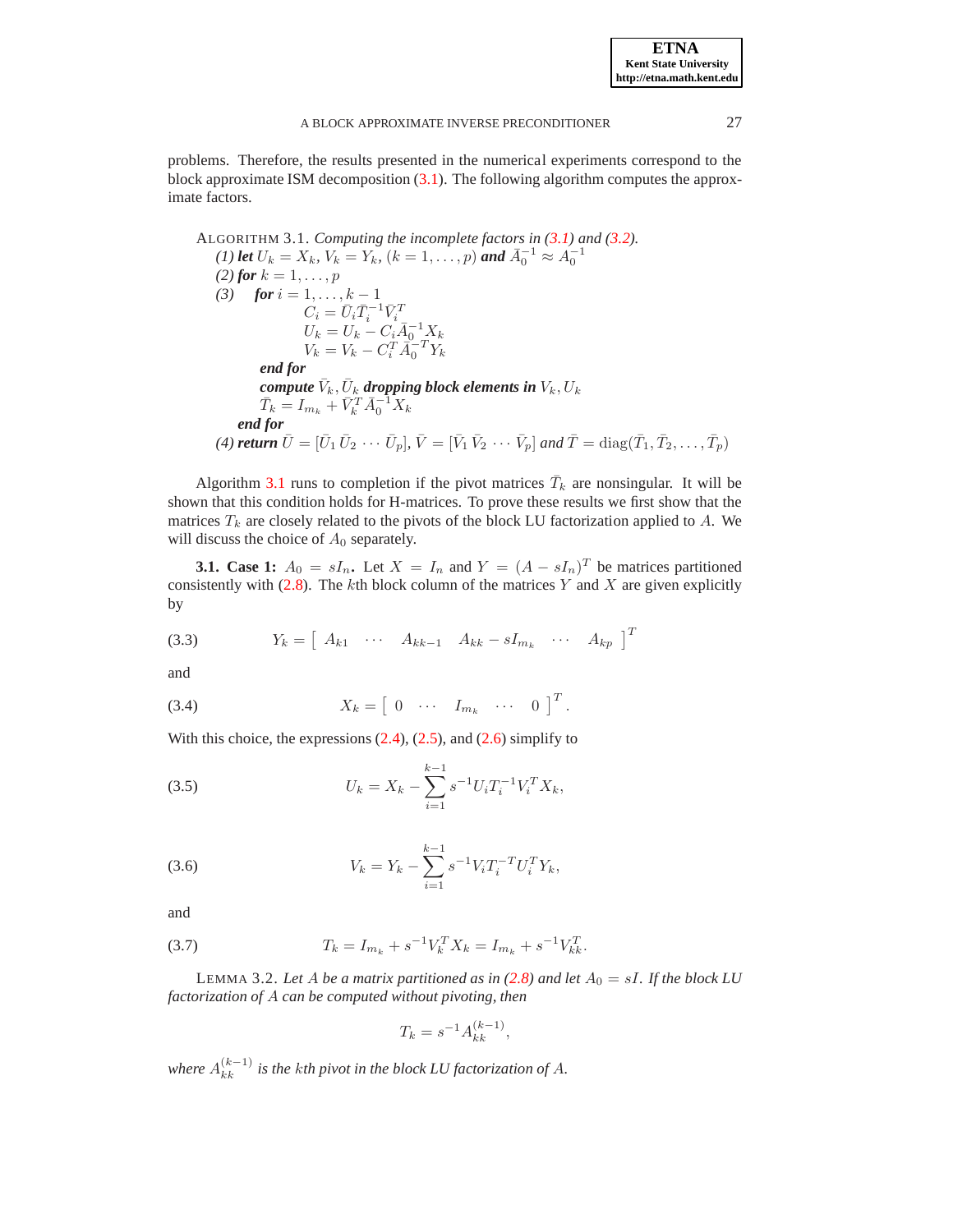*Proof.* Observe that the block  $(i, j)$  of the matrix  $A^{(k)}$  obtained from the kth step of the LU factorization is given by

$$
A_{ij}^{(k)} = A_{ij}^{(k-1)} - A_{ik}^{(k-1)} \left( A_{kk}^{(k-1)} \right)^{-1} A_{kj}^{(k-1)}
$$
  
=  $A_{ij} - \begin{bmatrix} A_{i1} & A_{i2} & \dots & A_{ik} \end{bmatrix} \begin{bmatrix} A_{11} & A_{12} & \dots & A_{1k} \\ A_{21} & A_{22} & \dots & A_{2k} \\ \vdots & \vdots & \ddots & \vdots \\ A_{k1} & A_{k2} & \dots & A_{kk} \end{bmatrix}^{-1} \begin{bmatrix} A_{1j} \\ A_{2j} \\ \vdots \\ A_{kj} \end{bmatrix}$ 

with  $i, j > k$ . Consider the matrix  $T_k$  given by (see section [2\)](#page-2-0):

(3.8) 
$$
T_k = I_{m_k} + Y_k^T A_{k-1}^{-1} X_k.
$$

We have

<span id="page-5-1"></span>
$$
A_{k-1} = \begin{bmatrix} A_{11} & \dots & A_{1,k-1} & A_{1k} & \dots & A_{1p} \\ \vdots & \ddots & \vdots & \vdots & \vdots & \vdots \\ A_{k-1,1} & \dots & A_{k-1,k-1} & A_{k-1,k} & \dots & A_{k-1,p} \\ 0 & \dots & 0 & sI_{m_k} & \dots & 0 \\ \vdots & \ddots & \vdots & \vdots & \ddots & \vdots \\ 0 & \dots & 0 & 0 & \dots & sI_{m_p} \end{bmatrix}
$$

$$
= \begin{bmatrix} C_{11} & C_{12} & \dots & C_{1,p-k} \\ 0 & sI_{m_k} & \dots & 0 \\ \vdots & \vdots & \ddots & \vdots \\ 0 & 0 & \dots & sI_{m_p} \end{bmatrix},
$$

<span id="page-5-0"></span>whose inverse is

(3.9) 
$$
A_{k-1}^{-1} = \begin{bmatrix} C_{11}^{-1} & -s^{-1}C_{11}^{-1}C_{12} & \dots & -s^{-1}C_{11}^{-1}C_{1,p-k} \\ 0 & s^{-1}I_{m_k} & \dots & 0 \\ \vdots & \vdots & \ddots & \vdots \\ 0 & 0 & \dots & s^{-1}I_{m_p} \end{bmatrix}.
$$

Then, by substituting  $(3.9)$  into  $(3.8)$ , and bearing in mind  $(3.3)$ ,  $(3.4)$ , and  $(2.8)$ , we have

$$
T_{k} = I_{m_{k}} - s^{-1} [A_{k1} \dots A_{k,k-1}] \begin{bmatrix} A_{11} & \cdots & A_{1,k-1} \\ A_{21} & \cdots & A_{2,k-1} \\ \vdots & \ddots & \vdots \\ A_{k-1,1} & \cdots & A_{k-1,k-1} \end{bmatrix}^{-1} \begin{bmatrix} A_{1k} \\ A_{2k} \\ \vdots \\ A_{k-1,k} \end{bmatrix}
$$
  
+  $s^{-1} (A_{kk} - sI_{m_{k}})$   
=  $s^{-1} \begin{bmatrix} A_{k1} & \cdots & A_{1,k-1} \\ A_{k2} & \cdots & A_{k-1,k-1} \\ A_{k1} & \cdots & A_{k,k-1} \end{bmatrix} \begin{bmatrix} A_{11} & \cdots & A_{1,k-1} \\ A_{21} & \cdots & A_{2,k-1} \\ \vdots & \ddots & \vdots \\ A_{k-1,1} & \cdots & A_{k-1,k-1} \end{bmatrix}^{-1} \begin{bmatrix} A_{1k} \\ A_{2k} \\ \vdots \\ A_{k-1,k} \end{bmatrix}$   
=  $s^{-1} A_{kk}^{(k-1)}$ .  $\square$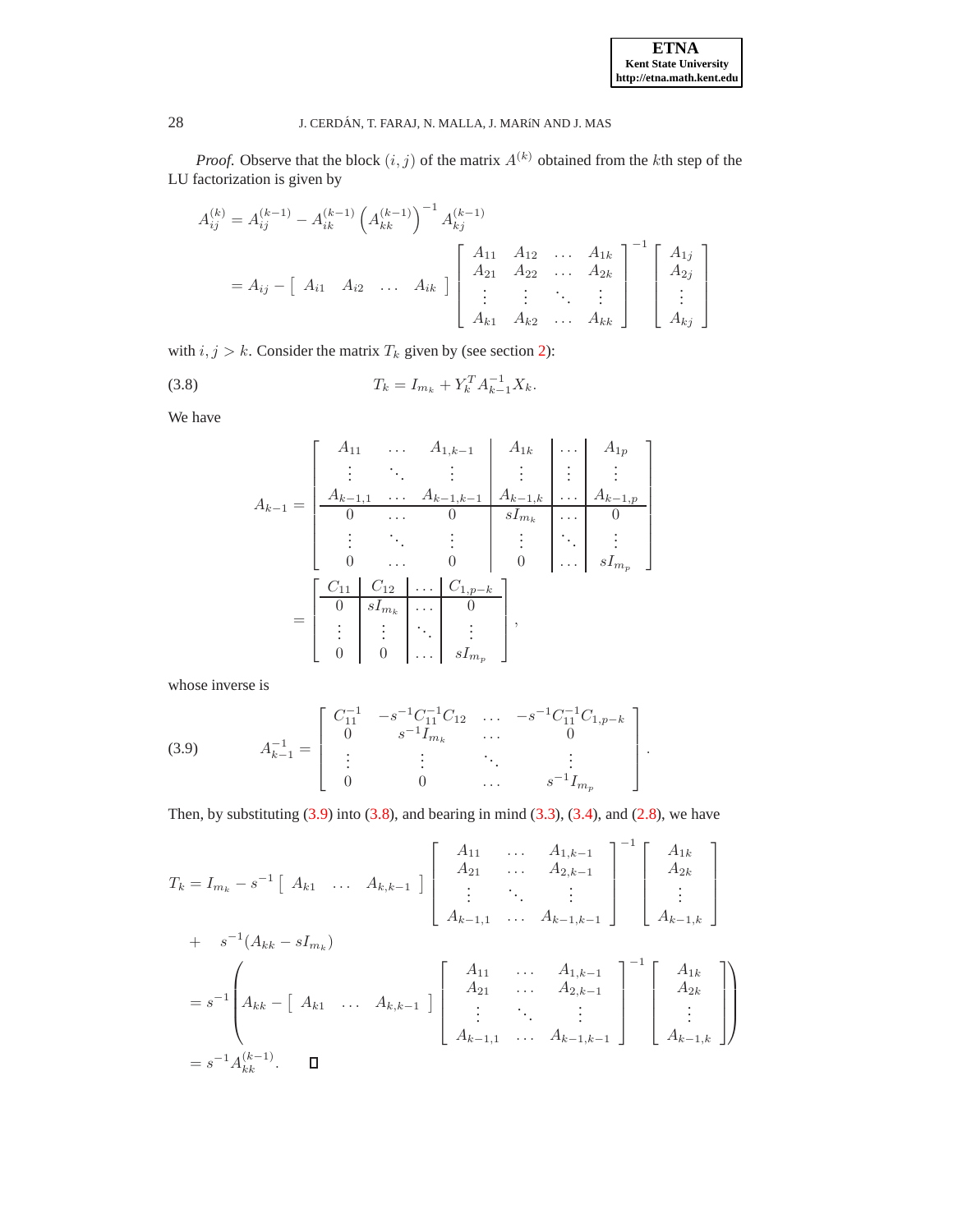**ETNA Kent State University http://etna.math.kent.edu**

This result generalizes  $[11, \text{Lemma } 3.2]$  $[11, \text{Lemma } 3.2]$  to the case of a block matrix A. If A is either an M-matrix or an H-matrix, the block LU factorization can be done without pivoting [\[1\]](#page-16-2). Thus,

Algorithm [3.1](#page-4-1) runs to completion for these matrices when no dropping strategy is used. The following results show that this situation is also true in the incomplete case.

<span id="page-6-4"></span>THEOREM 3.3. Let A be an M-matrix partitioned as in [\(2.8\)](#page-3-5). The matrices  $\bar{T}_k$  computed *by Algorithm* [3.1](#page-4-1) *with*  $A_0 = sI_n$  *are nonsingular M-matrices.* 

<span id="page-6-1"></span>*Proof.* The proof proceeds by induction over  $k, k = 1, \ldots, p$ . We will show that the  $\overline{T}_k$ are M-matrices, observing that

<span id="page-6-2"></span>
$$
(3.10) \t\t\t U_{ik} \ge \bar{U}_{ik} \ge 0, \t i \le k,
$$

<span id="page-6-0"></span>
$$
(3.11) \t\t V_{ik} \le \bar{V}_{ik} \le 0, \t i > k,
$$

$$
(3.12) \t\t T_k^{-1} \ge \bar{T}_k^{-1} \ge 0.
$$

- 1. For  $k = 1$ , we have  $U_{11} = I_{m_1} \ge 0$ . Moreover,  $V_{i1} = A_{1i}^T \le 0$  for  $i > 1$  since A is an M-matrix. Therefore, after dropping elements, it follows that  $V_{i1} \leq \bar{V}_{i1} \leq 0$ . Observe that  $\overline{T}_1 = T_1 = s^{-1} A_{11}$  is an M-matrix and equation [\(3.12\)](#page-6-0) holds.
- 2. Now, assume that  $(3.10)$ ,  $(3.11)$ , and  $(3.12)$  hold for  $k 1$ . For k, we have  $U_{kk} = I_{m_k} \geq 0$ . For  $i < k$ , it follows that

$$
U_{ik} = -\sum_{j=i}^{k-1} U_{ij} T_j^{-1} V_{kj}^T \ge -\sum_{j=i}^{k-1} \bar{U}_{ij} \bar{T}_j^{-1} \bar{V}_{kj}^T = \bar{U}_{ik} \ge 0.
$$

For  $i \neq k$ ,

$$
V_{ik} = A_{ki}^T - s^{-1} \sum_{j=1}^{k-1} V_{ij} T_j^{-T} \sum_{l=1}^j U_{lj}^T A_{kl}^T = A_{ki}^T - s^{-1} \sum_{j=1}^{k-1} \sum_{l=1}^j V_{ij} T_j^{-T} U_{lj}^T A_{kl}^T.
$$

Since A is an M-matrix,  $A_{kl}^T \leq 0$  for  $l \neq k$ . Then, for  $i > k$ ,

$$
(3.13) \t\t -V_{ij}T_j^{-T}U_{lj}^T A_{kl}^T \le -\bar{V}_{ij}\bar{T}_j^{-T}\bar{U}_{lj}^T A_{kl}^T \le 0
$$

and

<span id="page-6-3"></span>
$$
V_{ik} \le A_{ki}^T - s^{-1} \sum_{j=1}^{k-1} \sum_{l=1}^j \bar{V}_{ij} \bar{T}_j^{-T} \bar{U}_{lj}^T A_{kl}^T = \bar{V}_{ik} \le 0.
$$

Now dropping elements in  $\bar{U}_{ik}$  and  $\bar{V}_{ik}$ , and mantaining the same notation for the incomplete factors, the inequalities  $(3.10)$  and  $(3.11)$  hold for k. Similarly, from [\(3.7\)](#page-4-4),

$$
T_k = s^{-1} \left( A_{kk} - s^{-1} \sum_{j=1}^{k-1} \sum_{l=1}^j (V_{kj} T_j^{-T} U_{lj}^T A_{kl}^T)^T \right)
$$
  

$$
\leq s^{-1} \left( A_{kk} - s^{-1} \sum_{j=1}^{k-1} \sum_{l=1}^j (\bar{V}_{kj} \bar{T}_j^{-T} \bar{U}_{lj}^T A_{kl}^T)^T \right) = \bar{T}_k.
$$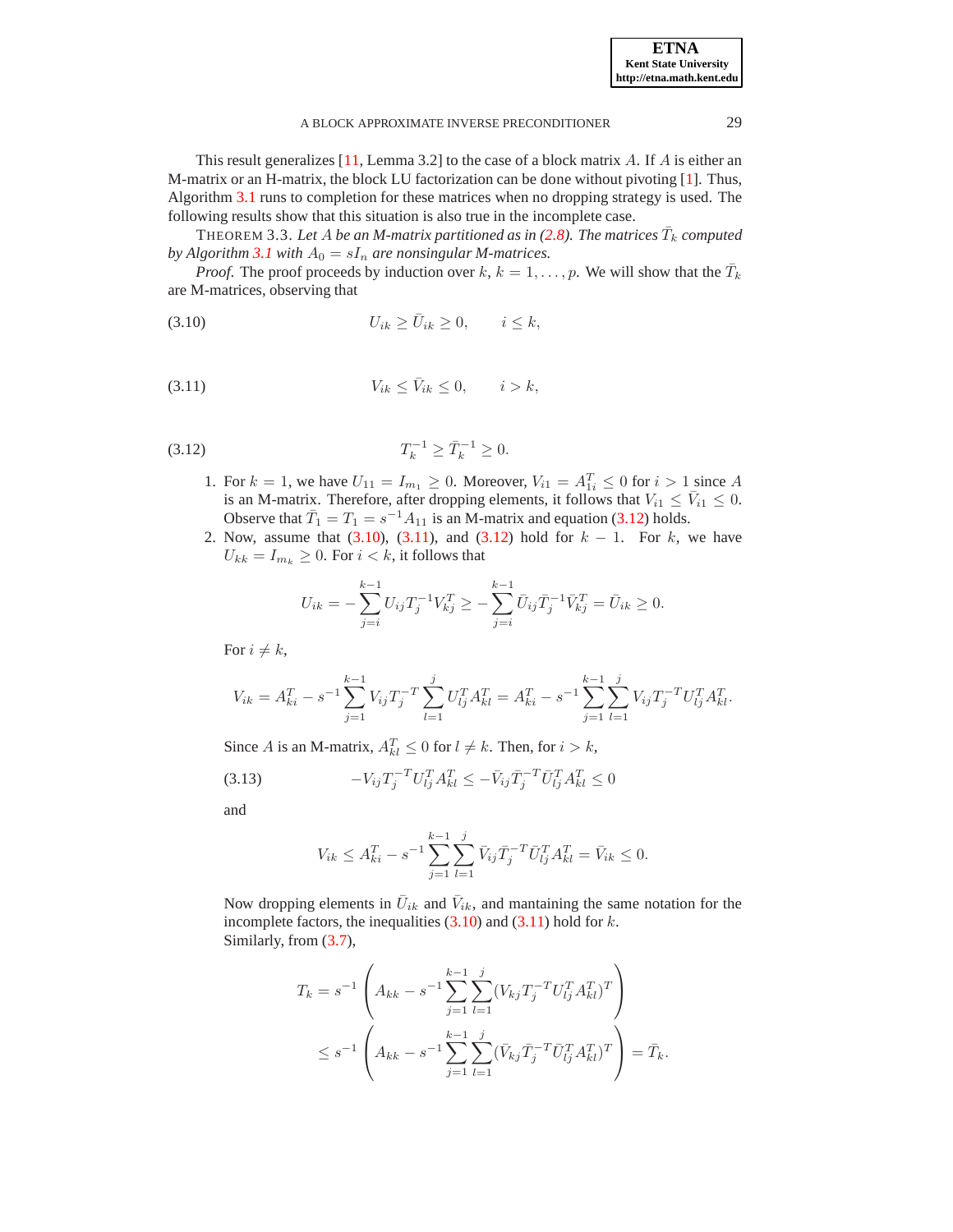By equation [\(3.13\)](#page-6-3) the matrix  $\bar{T}_k$  has non-positive off-diagonal entries. Since  $T_k$  is an M-matrix, it follows that  $\overline{T}_k$  is also an M-matrix and hence  $T_k^{-1} \geq \bar{T}_k^{-1} \geq 0.$  $\Box$ 

 $\overline{\text{THEOREM 3.4.}}$  Let  $A$  be an H-matrix partitioned as in [\(2.8\)](#page-3-5). The matrices  $\bar{T}_k$  computed *by Algorithm* [3.1](#page-4-1) *with*  $A_0 = sI_n$  *are nonsingular H-matrices.* 

*Proof.* To simplify the notation, let us denote by B the comparison matrix of A,  $\mathcal{M}(A)$ , and by  $(U_j^B, V_j^B, T_j^B)$  the matrices obtained by applying Algorithm [3.1](#page-4-1) to the matrix B.

<span id="page-7-1"></span>As before, the proof proceeds by induction over  $k, k = 1, \ldots, p$ . We will show that  $\bar{T}_k$ are H-matrices observing that

<span id="page-7-2"></span>
$$
(3.14) \t\t\t U_{ik}^B \ge |\bar{U}_{ik}| \ge 0, \quad i \le k,
$$

$$
(3.15) \t V_{ik}^B \le -\left|\bar{V}_{ik}\right| \le 0, \quad i > k,
$$

<span id="page-7-0"></span>(3.16) 
$$
(T_k^B)^{-1} \ge | \bar{T}_k^{-1} | \ge 0.
$$

- 1. For  $k = 1$ , we have  $\bar{U}_{11} = U_{11} = I_{m_1} \geq 0$ . Thus,  $|\bar{U}_{11}| = U_{11}^B$ . On the other hand,  $V_{i1} = A_{1i}^T$  for  $i > 1$  and therefore  $-|V_{i1}| = V_{i1}^B$ . After dropping elements, it follows that  $-\left|\bar{V}_{i1}\right| \ge -\left|V_{i1}\right| = V_{i1}^B$ . Observe now that  $\bar{T}_1 = T_1 = s^{-1}A_{11}$  and  $\mathcal{M}(T_1) = T_1^B$  is an M-matrix. Therefore, equation [\(3.16\)](#page-7-0) holds.
- 2. Now, assume that [\(3.14\)](#page-7-1), [\(3.15\)](#page-7-2), and [\(3.16\)](#page-7-0) hold until  $k 1$ . For k, we have  $\bar{U}_{kk} =$  $I_{m_k} = U_{kk}^B \geq 0$ . For  $i < k$ , it follows that

$$
\left| \bar{U}_{ik} \right| = \left| \frac{1}{s} \sum_{j=1}^{k-1} \bar{U}_{ij} \bar{T}_j^{-1} \bar{V}_{kj}^T \right| \le \frac{1}{s} \sum_{j=1}^{k-1} \left| \bar{U}_{ij} \right| \left| \bar{T}_j^{-1} \right| \left| \bar{V}_{kj}^T \right|
$$
  

$$
\le -\frac{1}{s} \sum_{j=1}^{k-1} U_{ij}^B \left( T_j^B \right)^{-1} \left( V_{kj}^B \right)^T = U_{ik}^B.
$$

In addition, for  $i > k$  one has

$$
-|\bar{V}_{ik}| = -\left| A_{ki}^T - \frac{1}{s} \sum_{j=1}^{k-1} \bar{V}_{ij} \bar{T}_j^{-T} \left( \sum_{l=1}^j \bar{U}_{lj}^T A_{kl}^T \right) \right|
$$
  

$$
\ge -|A_{ki}^T| - \frac{1}{s} \sum_{j=1}^{k-1} \sum_{l=1}^j |\bar{V}_{ij} \bar{T}_j^{-T} \bar{U}_{lj}^T A_{kl}^T|
$$
  

$$
\ge -|A_{ki}^T| - \frac{1}{s} \sum_{j=1}^{k-1} \sum_{l=1}^j |\bar{V}_{ij}| |\bar{T}_j^{-T}| |\bar{U}_{lj}^T| |A_{kl}^T|
$$

.

Applying [\(3.14\)](#page-7-1), [\(3.15\)](#page-7-2), and [\(3.16\)](#page-7-0) it follows that

$$
-|\bar{V}_{ik}| \geq -|A_{ki}^T| + \frac{1}{s} \sum_{j=1}^{k-1} \sum_{l=1}^j V_{ij}^B (T_j^B)^{-T} (U_{lj}^B)^T |A_{kl}^T| = V_{ij}^B.
$$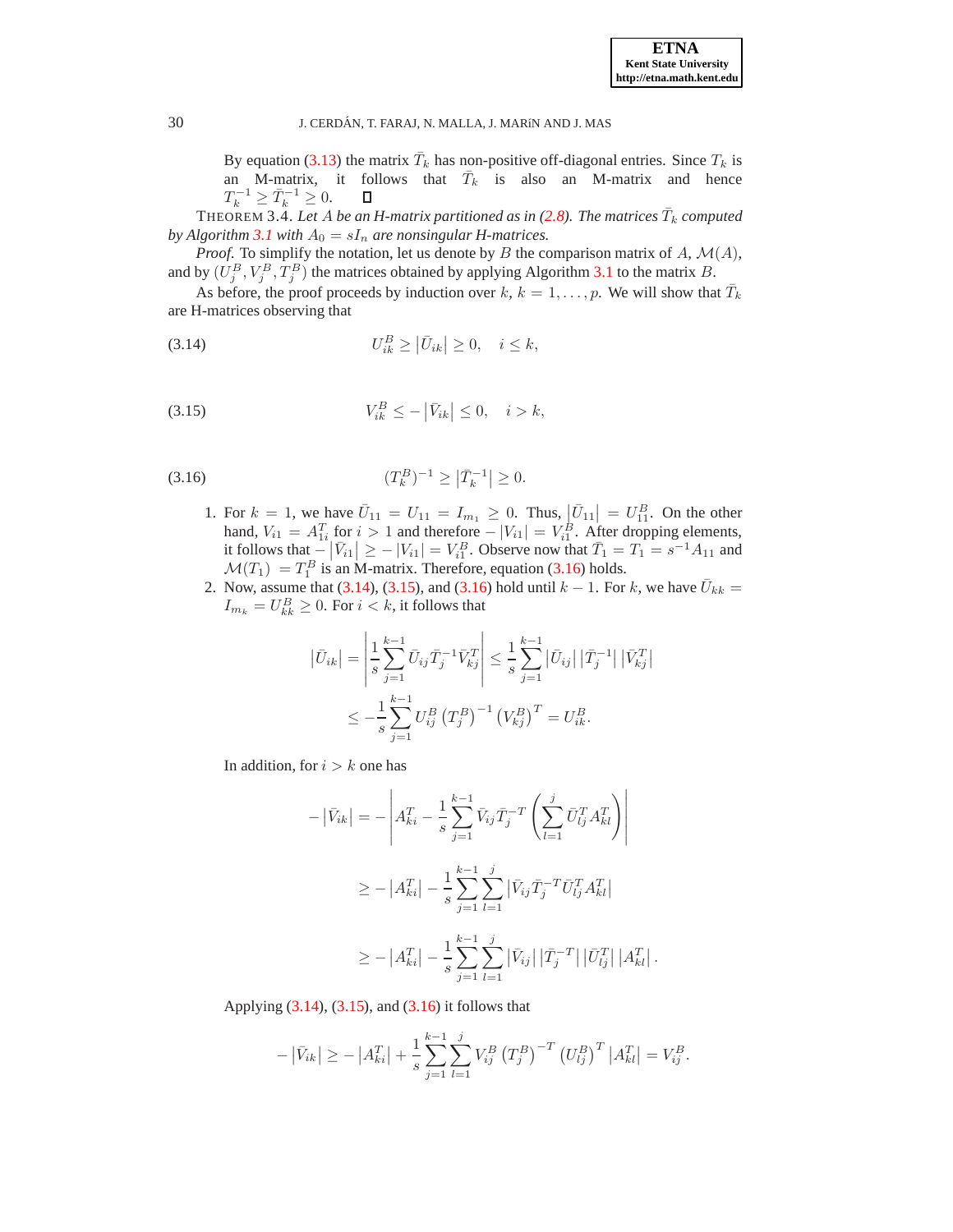Now dropping elements in  $\bar{U}_{ik}$  and  $\bar{V}_{ik}$ , and mantaining the same notation for the incomplete factors, the inequalities  $(3.14)$  and  $(3.15)$  hold for k. In addition,

$$
\bar{T}_k = I + \frac{1}{s} \bar{V}_{kk}^T = \frac{1}{s} \left( A_{kk} - \frac{1}{s} \sum_{j=1}^{k-1} \sum_{l=1}^j \left( \bar{V}_{kj} \bar{T}_j^{-T} \bar{U}_{lj}^T A_{kl}^T \right)^T \right).
$$

We now compare the matrices  $\mathcal{M}(\bar{T}_k)$  and  $T_k^B$  element by element. We denote by  $R_m(\cdot)$  and  $C_m(\cdot)$  the mth row and column of a matrix, respectively. Considering the diagonal elements, we have

$$
\bar{T}_k(m,m) = \frac{1}{s} A_{kk}(m,m) - \frac{1}{s^2} \sum_{j=1}^{k-1} \sum_{l=1}^j R_m \left( \bar{A}_{kl}^T \right) \bar{U}_{lj} \bar{T}_j^{-1} C_m \left( \bar{V}_{kj}^T \right).
$$

Then,

$$
\left| \bar{T}_{k}(m, m) \right| \geq \frac{1}{s} \left| A_{kk}(m, m) \right| - \frac{1}{s^{2}} \sum_{j=1}^{k-1} \sum_{l=1}^{j} \left| R_{m} \left( A_{kl}^{T} \right) \bar{U}_{lj} \bar{T}_{j}^{-1} C_{m} \left( \bar{V}_{kj}^{T} \right) \right|
$$
  

$$
\geq \frac{1}{s} \left| A_{kk}(m, m) \right| - \frac{1}{s^{2}} \sum_{j=1}^{k-1} \sum_{l=1}^{j} R_{m} \left( \left| A_{kl}^{T} \right| \right) \left| \bar{U}_{lj} \right| \left| \bar{T}_{j}^{-1} \right| C_{m} \left( \left| \bar{V}_{kj}^{T} \right| \right)
$$

By applying  $(3.14)$ ,  $(3.15)$ , and  $(3.16)$  it follows that

$$
\left| \bar{T}_{k}(m, m) \right| \geq \frac{1}{s} \left| A_{kk}(m, m) \right| + \frac{1}{s^{2}} \sum_{j=1}^{k-1} \sum_{l=1}^{j} R_{m} \left( \left| A_{kl}^{T} \right| \right) U_{lj}^{B} \left( T_{j}^{B} \right)^{-1} C_{m} \left( \left( V_{kj}^{B} \right)^{T} \right)
$$

$$
= T_{k}^{B}(m, m).
$$

Similarly, one has  $-\left|\overline{T}_k(m,n)\right| \geq T_k^B(m,n)$  for all  $m \neq n$ . Then,

$$
\mathcal{M}\left(\bar{T}_k\right) \geq T_k^B.
$$

By Theorem [3.3](#page-6-4) it follows that  $T_k^B$  is an M-matrix and hence  $\bar{T}_k$  is an H-matrix, which implies that  $|\overline{T}_{k}^{-1}| \leq \mathcal{M}(\overline{T}_{k})^{-1} \leq (T_{k}^{B})^{-1}$ .

**3.2.** Case 2:  $A_0 = \text{diag}(A_{11},..., A_{pp})$ . Let  $X = I_n$  and  $Y = (A - A_0)^T$  be matrices partitioned consistently with  $(2.8)$ . The kth block column of the matrices Y and X are given explicitly by

<span id="page-8-1"></span>
$$
(3.17) \t Yk = \begin{bmatrix} A_{k1} & \cdots & A_{kk-1} & 0_{m_k} & A_{kk+1} & \cdots & A_{kp} \end{bmatrix}^T
$$

and

$$
X_k = \begin{bmatrix} 0 & \cdots & I_{m_k} & \cdots & 0 \end{bmatrix}^T.
$$

<span id="page-8-0"></span>LEMMA 3.5. *Let* A *be a matrix partitioned as in [\(2.8\)](#page-3-5). If the block LU factorization of* A *can be carried out without pivoting, then*

$$
T_k = A_{kk}^{(k-1)} A_{kk}^{-1},
$$

.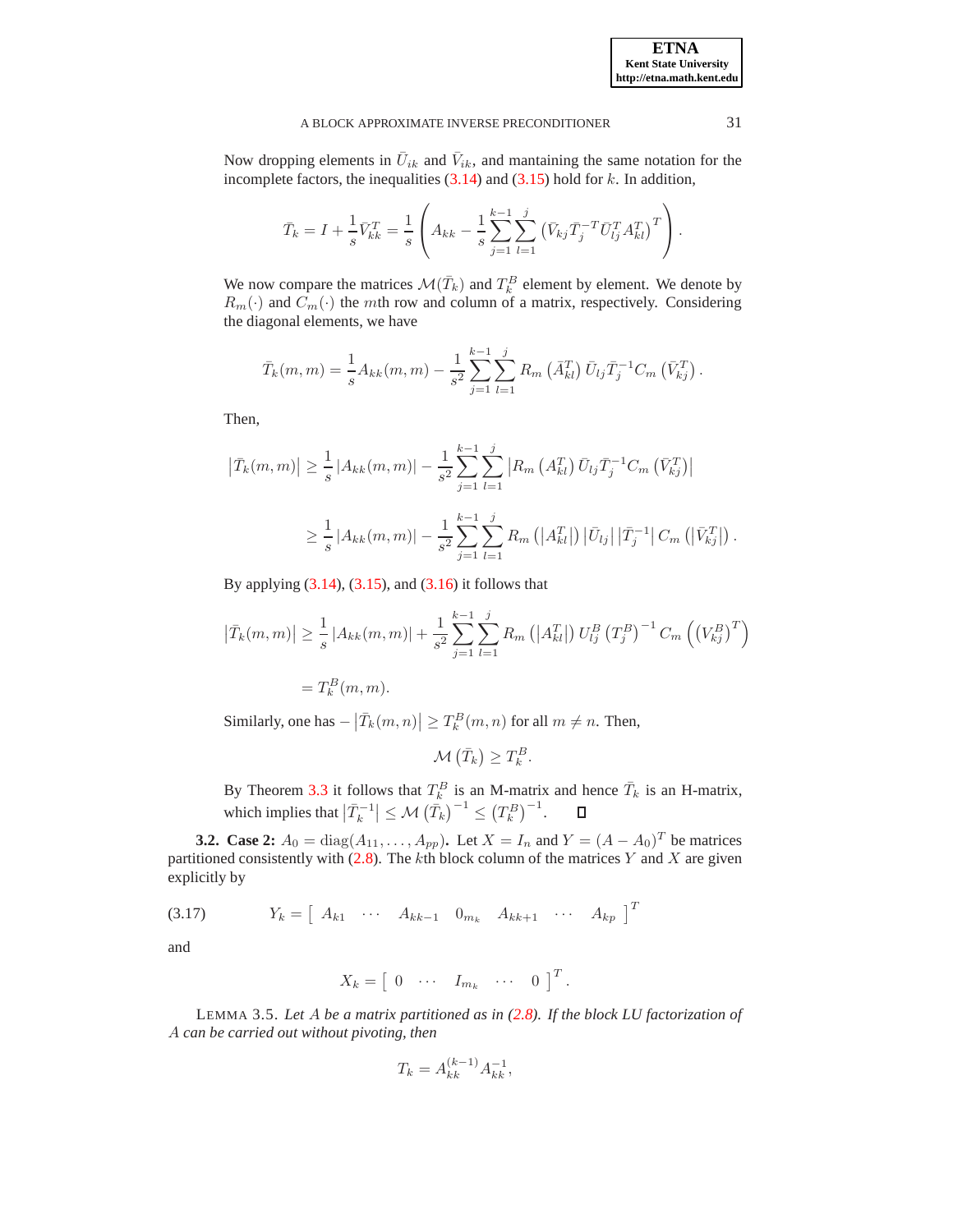where  $A_{kk}^{(k-1)}$  is the kth pivot in the block LU factorization of A.

*Proof.* Observe that the block  $(i, j)$  of the matrix  $A^{(k)}$  obtained from the kth step of LU factorization is given by

$$
A_{ij}^{(k)} = A_{ij}^{(k-1)} - A_{ik}^{(k-1)} \left( A_{kk}^{(k-1)} \right)^{-1} A_{kj}^{(k-1)}
$$
  
=  $A_{ij} - \begin{bmatrix} A_{i1} & A_{i2} & \dots & A_{1k} \end{bmatrix} \begin{bmatrix} A_{11} & A_{12} & \dots & A_{1k} \\ A_{21} & A_{22} & \dots & A_{2k} \\ \vdots & \vdots & \ddots & \vdots \\ A_{k1} & A_{k2} & \dots & A_{kk} \end{bmatrix}^{-1} \begin{bmatrix} A_{1j} \\ A_{2j} \\ \vdots \\ A_{kj} \end{bmatrix}$ 

with  $i, j > k$ . Consider the matrix  $T_k$  given by

$$
T_k = I_{m_k} + Y_k^T A_{k-1}^{-1} X_k.
$$

With  $A_0 = \text{diag}(A_{11}, \ldots, A_{pp})$ , we have

$$
A_{k-1} = \begin{bmatrix} A_{11} & \dots & A_{1,k-1} & A_{1k} & \dots & A_{1p} \\ \vdots & \ddots & \vdots & \vdots & \vdots & \vdots \\ A_{k-1,1} & \dots & A_{k-1,k-1} & A_{k-1,k} & \dots & A_{k-1,p} \\ 0 & \dots & 0 & A_{kk} & \dots & 0 \\ \vdots & \ddots & \vdots & \vdots & \ddots & \vdots \\ 0 & \dots & 0 & 0 & \dots & A_{pp} \end{bmatrix}
$$

$$
= \begin{bmatrix} C_{11} & C_{12} & \dots & C_{1,p-k} \\ 0 & A_{kk} & \dots & 0 \\ \vdots & \vdots & \ddots & \vdots \\ 0 & 0 & \dots & A_{pp} \end{bmatrix},
$$

whose inverse is

$$
A_{k-1}^{-1} = \left[ \begin{array}{cccc} C_{11}^{-1} & -C_{11}^{-1}C_{12}A_{kk}^{-1} & \dots & -C_{11}^{-1}C_{1,p-k}A_{pp}^{-1} \\ 0 & A_{kk}^{-1} & \dots & 0 \\ \vdots & \vdots & \ddots & \vdots \\ 0 & 0 & \dots & A_{pp}^{-1} \end{array} \right].
$$

Then

$$
T_{k} = I_{m_{k}} - \begin{bmatrix} A_{k1} & \dots & A_{k,k-1} \end{bmatrix} \begin{bmatrix} A_{11} & \dots & A_{1,k-1} \\ A_{21} & \dots & A_{2,k-1} \\ \vdots & \ddots & \vdots \\ A_{k-1,1} & \dots & A_{k-1,k-1} \end{bmatrix}^{-1} \begin{bmatrix} A_{1k} \\ A_{2k} \\ \vdots \\ A_{k-1,k} \end{bmatrix} A_{kk}^{-1}.
$$

Post-multiplying by  $A_{kk}$ , we have

$$
T_{k}A_{kk} = A_{kk} - [A_{k1} \dots A_{k,k-1}] \begin{bmatrix} A_{11} & \dots & A_{1,k-1} \\ A_{21} & \dots & A_{2,k-1} \\ \vdots & \ddots & \vdots \\ A_{k-1,1} & \dots & A_{k-1,k-1} \end{bmatrix}^{-1} \begin{bmatrix} A_{1k} \\ A_{2k} \\ \vdots \\ A_{k-1,k} \end{bmatrix}
$$
  
=  $A_{kk}^{(k-1)}$ .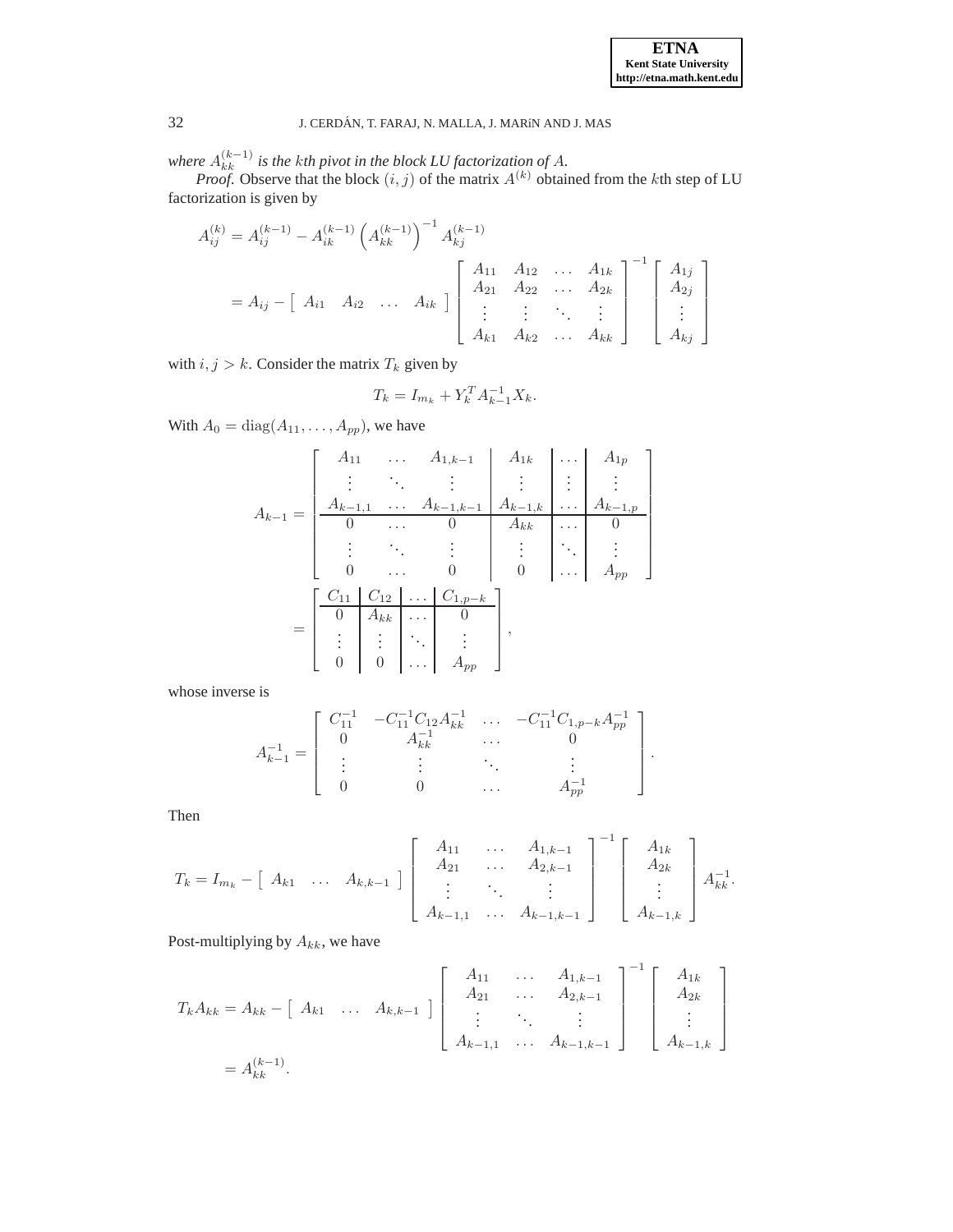Thus,  $T_k = A_{kk}^{(k-1)} A_{kk}^{-1}$ .

<span id="page-10-6"></span>THEOREM 3.6. Let  $\overline{A}$  *be an M-matrix partitioned as in* [\(2.8\)](#page-3-5). The matrices  $\overline{T}_k$  computed *by Algorithm* [3.1](#page-4-1) *with*  $A_0 = \text{diag}(A_{11}, \ldots, A_{pp})$  *are nonsingular M-matrices.* 

<span id="page-10-1"></span>*Proof.* The proof proceeds by induction over  $k, k = 1, \ldots, p$ . We will show that  $\overline{T}_k$  are M-matrices, observing that

<span id="page-10-2"></span>
$$
(3.18) \t\t\t U_k \ge \bar{U}_k \ge 0,
$$

$$
(3.19) \t\t V_k \leq \bar{V}_k \leq 0,
$$

<span id="page-10-0"></span>
$$
(3.20) \t\t T_k^{-1} \ge \bar{T}_k^{-1} \ge 0.
$$

- 1. For  $k = 1$ , we have  $U_1 = X_1 \geq 0$ . Moreover,  $V_1 = Y_1 \leq 0$  since A is an Mmatrix. Therefore, after applying a dropping strategy, it follows that  $V_1 \le \bar{V}_1 \le 0$ . Observing that  $\overline{T}_1 = T_1 = I_{m_1}$ , [\(3.20\)](#page-10-0) is trivially satisfied.
- 2. Now, assume that [\(3.18\)](#page-10-1), [\(3.19\)](#page-10-2), and [\(3.20\)](#page-10-0) hold until  $k 1$ . Then for  $i \leq k 1$ , we have that

(a) 
$$
-U_i T_i^{-1} V_i^T A_0^{-1} X_k \ge -\bar{U}_i \bar{T}_i^{-1} \bar{V}_i^T A_0^{-1} X_k \ge 0
$$
,  
\n(b)  $-V_i T_i^{-T} U_i^T A_0^{-T} Y_k \le -\bar{V}_i \bar{T}_i^{-T} \bar{U}_i^T A_0^{-T} Y_k \le 0$ .  
\nThen, for *k*, we have

$$
U_k = X_k - \sum_{i=1}^{k-1} U_i T_i^{-1} V_i^T A_0^{-1} X_k \ge X_k - \sum_{i=1}^{k-1} \bar{U}_i \bar{T}_i^{-1} \bar{V}_i^T A_0^{-1} X_k = \bar{U}_k \ge 0,
$$

$$
V_k = Y_k - \sum_{i=1}^{k-1} V_i T_i^{-T} U_i^{T} A_0^{-T} Y_k \le Y_k - \sum_{i=1}^{k-1} \bar{V}_i \bar{T}_i^{-T} \bar{U}_i^{T} A_0^{-T} Y_k = \bar{V}_k \le 0.
$$

Moreover,  $T_k = I_{m_k} + V_{kk}^T A_{kk}^{-1} \le I_{m_k} + \bar{V}_{kk}^T A_{kk}^{-1} = \bar{T}_k$ . Then,  $\bar{T}_k$  is an M-matrix and  $T_k^{-1} \geq \overline{T}_k^{-1} \geq 0$ .

 $\rm{THEOREM}$   $\rm{3.7.}$  Let  $\rm{A}$  be an H-matrix partitioned as in [\(2.8\)](#page-3-5). The matrices  $\bar{T}_k$  computed *by Algorithm* [3.1](#page-4-1) with  $A_0 = \text{diag}(A_{11}, \ldots, A_{pp})$  are nonsingular H-matrices.

*Proof.* To simplify the notation, let us denote by B the comparison matrix of  $A$ ,  $M(A)$ , and by  $(U_j^B, V_j^B, T_j^B)$  the matrices obtained by applying Algorithm [3.1](#page-4-1) to the matrix B. Note that  $B_0 = \mathcal{M}(A_0)$  and then  $|A_0^{-1}| \leq B_0^{-1}$ , that is  $|A_{kk}^{-1}| \leq B_{kk}^{-1}$  for  $k = 1, \ldots, p$ . Moreover,  $Y_k^B = -|Y_k| \leq 0.$ 

<span id="page-10-4"></span>As before, the proof proceeds by induction over  $k, k = 1, \ldots, p$ . We will show that the  $\bar{T}_k$  are H-matrices by observing that

$$
(3.21) \t\t\t U_k^B \ge |\bar{U}_k| \ge 0,
$$

<span id="page-10-5"></span>
$$
(3.22) \t\t V_k^B \le -\left|\bar{V}_k\right| \le 0,
$$

<span id="page-10-3"></span>
$$
(3.23) \t\t (T_k^B)^{-1} \ge | \bar{T}_k^{-1} | \ge 0.
$$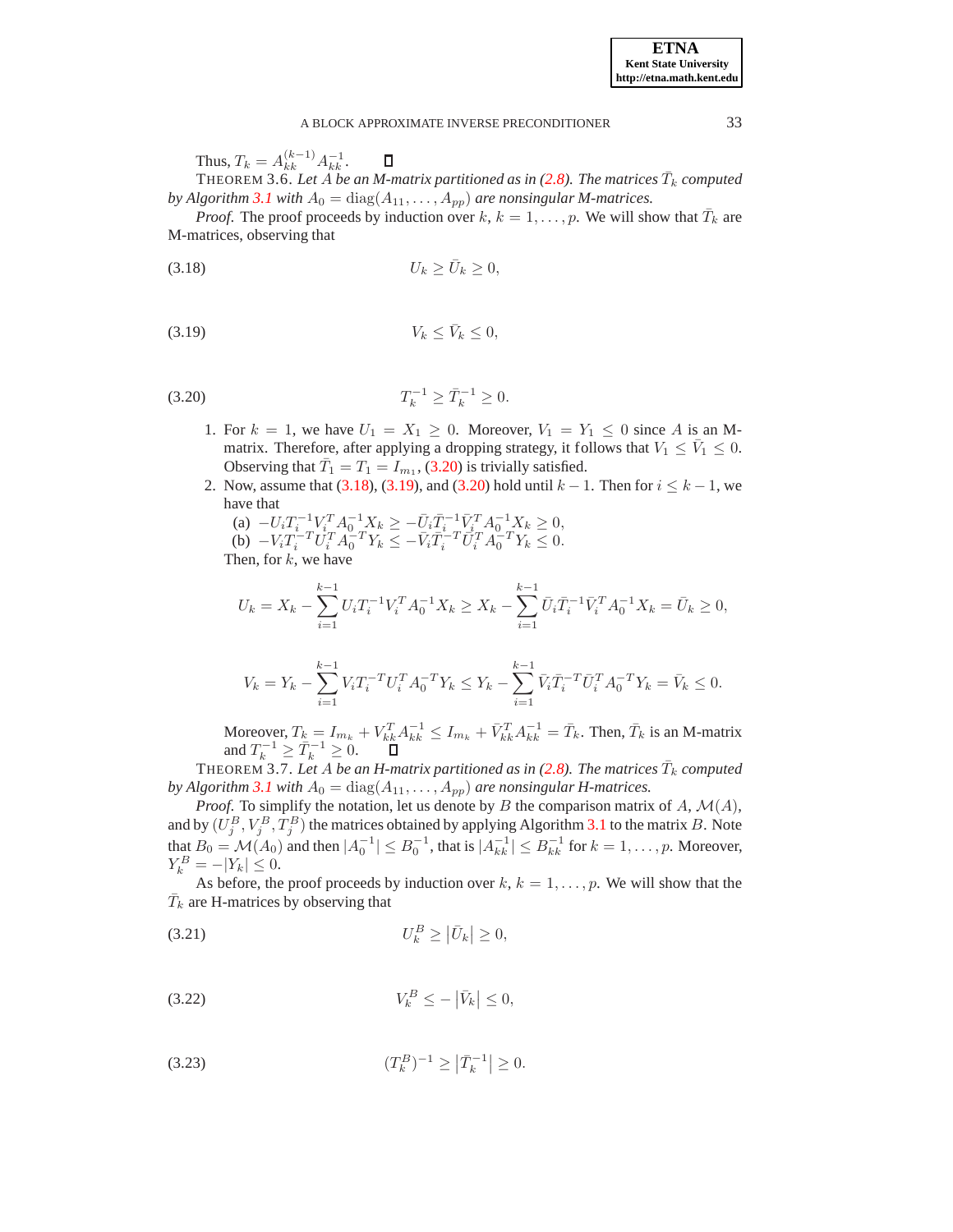- 1. For  $k = 1$ , we have  $\overline{U}_1 = U_1 = I_{m_1} \geq 0$ . Thus,  $|\overline{U}_1| = U_1^B$ . On the other hand,  $V_1 = Y_1$  and therefore  $-|V_1| = -|Y_1| = V_1^B$ . After applying a dropping strategy, it follows that  $-|\bar{V}_1| \ge -|V_1| = V_1^B$ . Observing that  $\bar{T}_1 = T_1 = I_{m_1}$  [\(3.23\)](#page-10-3) is trivially satisfied.
- 2. Now, assume that [\(3.21\)](#page-10-4), [\(3.22\)](#page-10-5), and [\(3.23\)](#page-10-3) hold until  $k 1$ . For k, we have  $\bar{U}_k =$  $X_k - \sum_{i=1}^{k-1} \bar{U}_i \bar{T}_i^{-1} \bar{V}_i^T A_0^{-1} X_k$ . Then, it follows that

$$
\begin{array}{rcl}\n|\bar{U}_k| & = & |X_k - \sum_{i=1}^{k-1} \bar{U}_i \bar{T}_i^{-1} \bar{V}_i^T A_0^{-1} X_k| \\
& \leq & |X_k| + \sum_{i=1}^{k-1} |\bar{U}_i| |\bar{T}_i^{-1}| |\bar{V}_i^T| |A_0^{-1} X_k| \\
& \leq & |X_k| - \sum_{i=1}^{k-1} U_i^B (T_i^B)^{-1} (V_i^B)^T B_0^{-1} X_k = U_k^B.\n\end{array}
$$

In addition, we have  $\bar{V}_k = Y_k - \sum_{i=1}^{k-1} \bar{V}_i \bar{T}_i^{-T} \bar{U}_i^{T} A_0^{-T} Y_k$ . Then one has

$$
-|\bar{V}_k| = -|Y_k - \sum_{i=1}^{k-1} \bar{V}_i \bar{T}_i^{-T} \bar{U}_i^T A_0^{-T} Y_k|
$$
  
\n
$$
\geq -|Y_k| - \sum_{i=1}^{k-1} |\bar{V}_i \bar{T}_i^{-T} \bar{U}_i^T A_0^{-T} Y_k|
$$
  
\n
$$
\geq -|Y_k| - \sum_{i=1}^{k-1} |\bar{V}_i| |\bar{T}_i^{-T}| |\bar{U}_i^T| |A_0^{-T}| |Y_k|
$$
  
\n
$$
= Y_k^B + \sum_{i=1}^{k-1} |\bar{V}_i| |\bar{T}_i^{-T}| |\bar{U}_i^T| |A_0^{-T}| Y_k^B
$$
  
\n
$$
\geq Y_k^B - \sum_{i=1}^{k-1} V_i^B (T_i^B)^{-T} (U_i^B)^T B_0^{-T} Y_k^B = V_k^B.
$$

After applying a dropping strategy in the computation of  $\bar{U}_k$  and  $\bar{V}_k$  and keeping the same notation for the incomplete factors, the inequalities [\(3.21\)](#page-10-4) and [\(3.22\)](#page-10-5) hold for k. In addition,  $\bar{T}_k = I + \bar{V}_{kk}^T A_{kk}^{-1}$ . We now compare the matrices  $\mathcal{M}(\bar{T}_k)$  and  $T_k^B$  element by element. We denote by  $R_m(\cdot)$  and  $C_m(\cdot)$  the mth row and column of a matrix, respectively. Considering the diagonal elements, we have

$$
|T_k(m, m)| = |1 + R_m(\bar{V}_{kk}^T)C_m(A_{kk}^{-1})|
$$
  
\n
$$
\geq 1 - |R_m(\bar{V}_{kk}^T)C_m(A_{kk}^{-1})|
$$
  
\n
$$
\geq 1 + R_m(-|V_{kk}^T|)C_m(B_{kk}^{-1})
$$
  
\n
$$
\geq 1 + R_m((V_{kk}^B)^T)C_m(B_{kk}^{-1}) = T_k^B(m, m).
$$

Similarly, one has  $-\left|\overline{T}_{k}(m,n)\right| \geq T_{k}^{B}(m,n)$  for all  $m \neq n$ . Then,

$$
\mathcal{M}\left(\bar{T}_k\right) \geq T_k^B.
$$

By Theorem [3.6](#page-10-6) it follows that  $T_k^B$  is an M-matrix and hence  $\bar{T}_k$  is an H-matrix, which implies that  $\left|\overline{T}_{k}^{-1}\right| \leq \mathcal{M}\left(\overline{T}_{k} \right)^{-1} \leq \left(T_{k}^{B}\right)^{-1}$ .

**3.3. Relation to block Jacobi scaling.** In this section we analyze the relation between the two previously studied cases to block Jacobi scaling. In particular, we study the relationship between the factors obtained after applying the exact process to the right block Jacobi scaled matrix  $AD^{-1}$ , where  $D = diag(A_{11},..., A_{pp})$ , taking  $A_0 = I$  (observe that this is case 1 with  $s = 1$ ), and the factors obtained in the case 2, where  $A_0 = D$ .

<span id="page-11-0"></span>THEOREM 3.8. *Let* U*,* V *and* T *be the factors of the exact block ISM decomposition of the matrix* A *with*  $A_0 = \text{diag}(A_{11}, \ldots, A_{pp})$ , and let  $\hat{U}$ ,  $\hat{V}$  and  $\hat{T}$  be the factors correspond*ing to the block ISM decomposition with*  $A_0 = I$  *of the right scaled matrix*  $AD^{-1}$ *, where*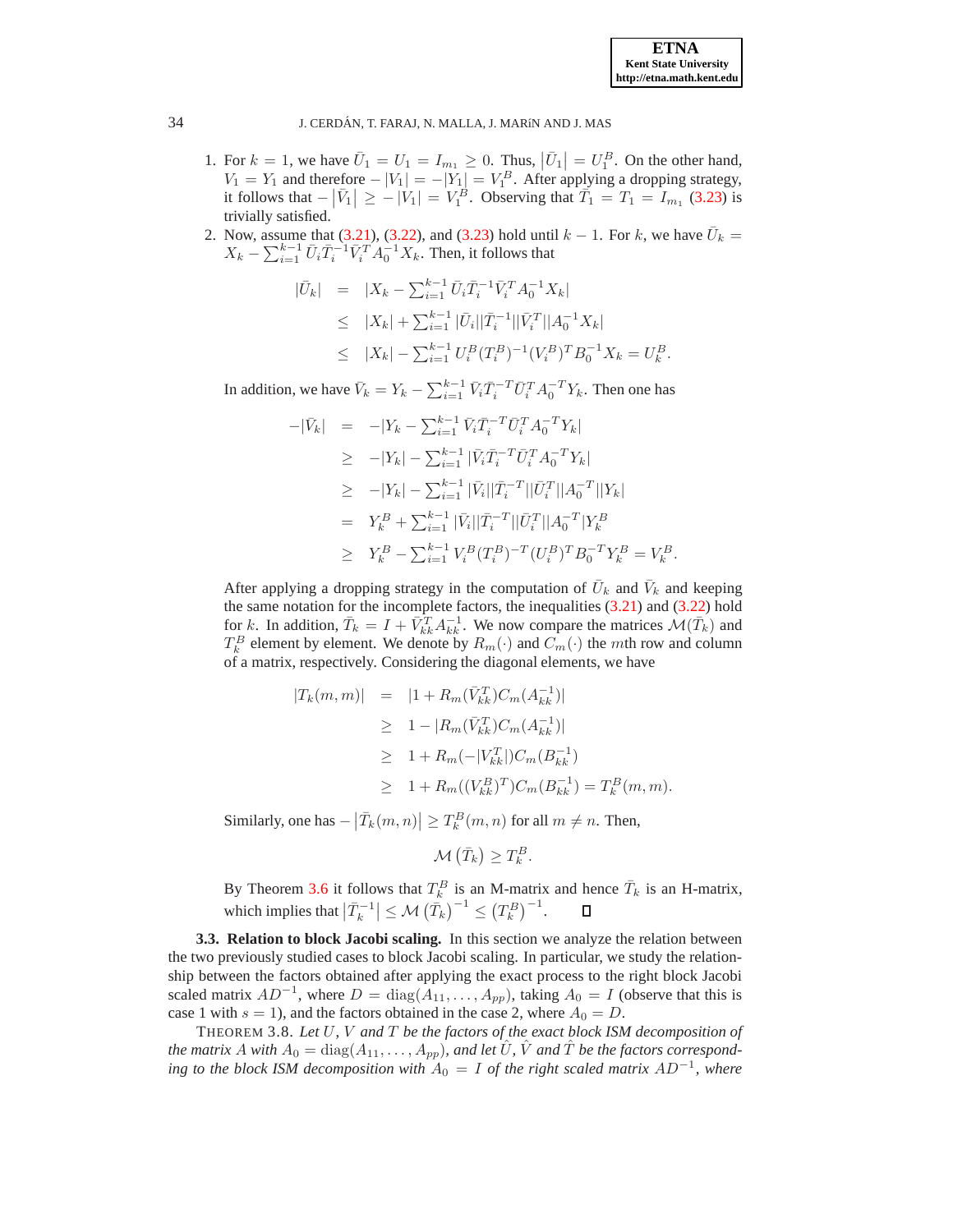$D = diag(A_{11}, \ldots, A_{pp})$ *. Then* 

 $\hat{U} = U, \qquad \hat{V} = D^{-T}V, \qquad \hat{T} = T.$ 

*Proof.* Observe that for the scaled matrix  $AD^{-1}$  equations [\(3.3\)](#page-4-2) and [\(3.4\)](#page-4-3) become

$$
(3.24) \t\t \hat{Y}_k = \begin{bmatrix} A_{k1}A_{11}^{-1} & \cdots & A_{kk-1}A_{k-1,k-1}^{-1} & 0 & \cdots & A_{kp}A_{pp}^{-1} \end{bmatrix}^T
$$

and

$$
(3.25) \t\t \hat{X}_k = \begin{bmatrix} 0 & \cdots & I_{m_k} & \cdots & 0 \end{bmatrix}^T,
$$

respectively. Then  $\hat{Y}_k = D^{-T} Y_k$  and  $\hat{X}_k = X_k$  for all  $k$ .

We proceed now by induction. For  $k = 1$  it is clear that  $\hat{U}_1 = \hat{X}_1 = X_1 = U_1$ . On the other hand,  $\hat{V}_1 = \hat{Y}_1 = \begin{bmatrix} 0 & \cdots & A_{1t}A_{tt}^{-1} & \cdots & A_{1p}A_{pp}^{-1} \end{bmatrix}^T = D^{-T}Y_1$ ; see [\(3.17\)](#page-8-1). Finally, from [\(3.7\)](#page-4-4),  $\hat{T}_1 = I_{m_1} + \hat{V}_{11}^T = I_{m_1} = T_1$ .

Assume now that  $\hat{U}_i = U_i$ , that  $\hat{V}_i = D^{-T}V_i$  and  $\hat{T}_i = T_i$  for  $i = 1, 2, ..., k - 1$ . In this case equation  $(3.5)$  becomes

$$
\hat{U}_k = \hat{X}_k - \sum_{i=1}^{k-1} \hat{U}_i \hat{T}_i^{-1} \hat{V}_i^T \hat{X}_k
$$
  
=  $X_k - \sum_{i=1}^{k-1} U_i T_i^{-1} V_i^T D^{-1} X_k$   
=  $U_k$ ,

since the second expression coincides with  $(2.4)$  keeping in mind that in this equation  $A_0$ must be replaced by D.

On the other hand equation [\(3.6\)](#page-4-6) becomes

$$
\hat{V}_k = \hat{Y}_k - \sum_{i=1}^{k-1} \hat{V}_i \hat{T}_i^{-T} \hat{U}_i^{T} \hat{Y}_k
$$
  
=  $D^{-T} Y_k - \sum_{i=1}^{k-1} D^{-T} V_i T_i^{-T} U_i^{T} D^{-T} Y_k$   
=  $D^{-T} (Y_k - \sum_{i=1}^{k-1} V_i D^{-1} T_i^{-T} U_i^{T} Y_k)$   
=  $D^{-T} Y_k$ ,

since the third expression coincides with  $(2.5)$  keeping in mind that in this equation  $A_0$  must be replaced by D.

Finally equation [\(3.7\)](#page-4-4) becomes

$$
\hat{T}_k = I_{m_k} + \hat{V}_{kk}^T = I_{m_k} + D^{-T}V_{kk}^T,
$$

which is equation [\(2.6\)](#page-3-6) considering that  $A_0$  must be replaced by D, and the structure of  $X_k$ . D

Thus, case 2 is equivalent to a left block Jacobi scaling of the block ISM decomposition of the matrix  $AD^{-1}$  obtained with  $A_0 = I$ , i.e., case 1 with  $s = 1$ .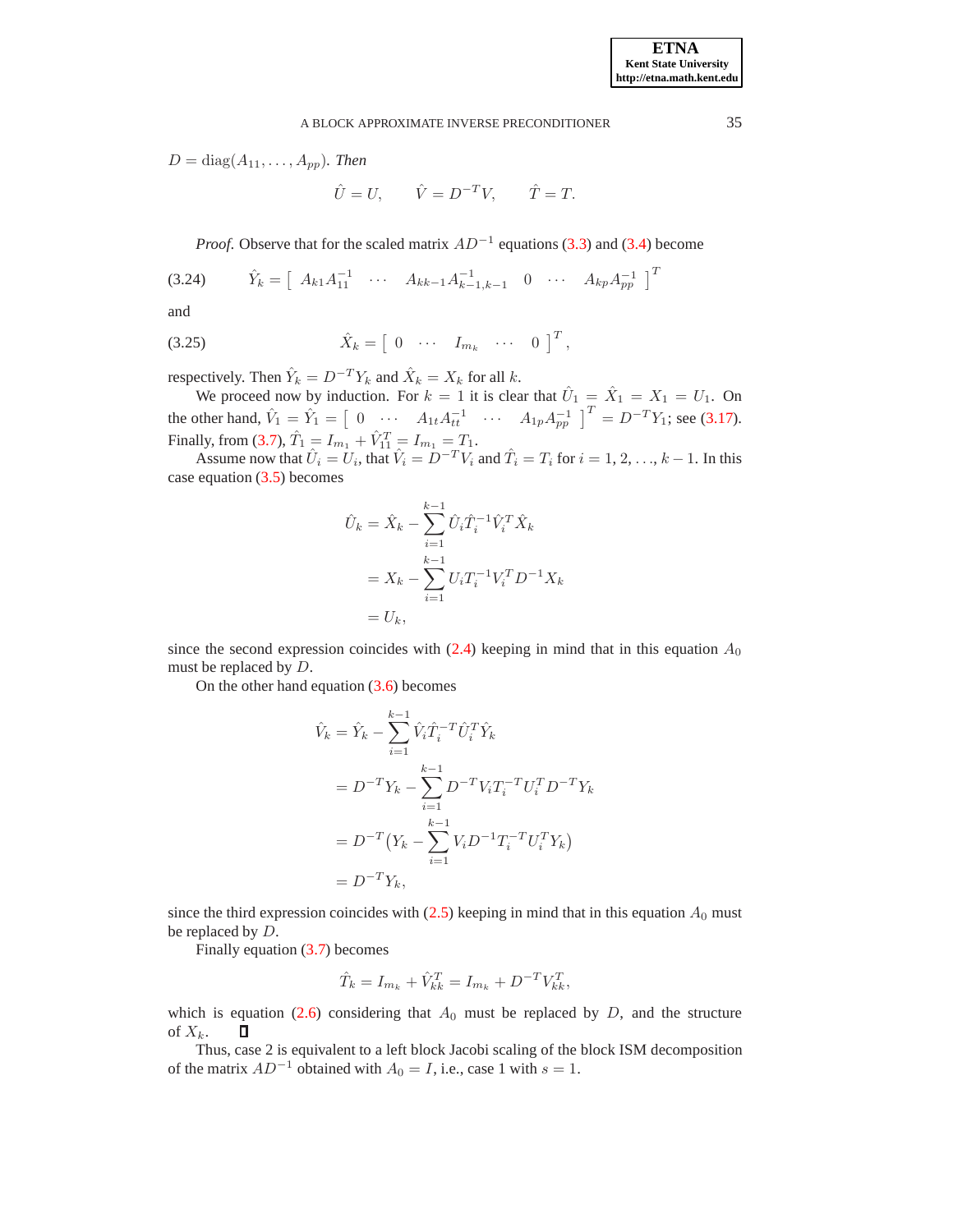<span id="page-13-0"></span>**4. Numerical experiments.** In this section the results of numerical experiments performed with the block approximate inverse decomposition  $(3.1)$  are presented. We will refer to it as block AISM preconditioner. The test matrices can be downloaded from the University of Florida Sparse Matrix Collection [\[14\]](#page-17-18). Table [4.1](#page-13-1) provides data on the size, the number of nonzeros and the application area. The block AISM algorithm (Algorithm [3.1\)](#page-4-1) was imple-

<span id="page-13-1"></span>

| Matrix              | $\boldsymbol{n}$ | nnz        | Application                  |  |
|---------------------|------------------|------------|------------------------------|--|
| SHERMAN2            | 1,080            | 23,094     | Oil reservoir simulation     |  |
| <b>UTM1700B</b>     | 1,700            | 21,509     | Plasma physics               |  |
| UTM3060             | 3,060            | 42,211     | Plasma physics               |  |
| S3RMT3M3            | 5,357            | 106,526    | Cylindrical shell            |  |
| S3RMQ4M1            | 5,489            | 143,300    | Cylindrical shell            |  |
| <b>UTM5940</b>      | 5,940            | 83,842     | Plasma physics               |  |
| <b>CHEM_MASTER1</b> | 40,401           | 201,201    | Chemical engineering 2D/3D   |  |
| <b>XENON1</b>       | 48,600           | 1,181,120  | Materials                    |  |
| POISSON3DB          | 85,623           | 2,374,949  | Computational fluid dynamics |  |
| S3DKQ4M2            | 90,499           | 2,455,670  | Cylindrical shell            |  |
| S3DKT3M2            | 90,499           | 1,921,955  | Cylindrical shell            |  |
| <b>XENON2</b>       | 157,464          | 3,866,688  | Materials                    |  |
| <b>LDOOR</b>        | 952,203          | 42.493.817 | Large door                   |  |

TABLE 4.1 *Size (*n*) and number of nonzero entries (*nnz*) of tested matrices.*

mented in Fortran 90 and compiled with the Intel Fortran Compiler 9.1. We compute in each step one block column of the matrices  $\bar{U}$  and  $\bar{V}$ . In order to have a fully sparse implementation, we need to have access to both block columns and rows of these factors. Each matrix is stored in variable block row (VBR) format [\[21\]](#page-17-19), which is a generalization of the compressed sparse row format. All entries of nonzero blocks are stored by columns, therefore each block can be passed as a small dense matrix to a BLAS routine. In addition, we store at most *lsize* largest block entries for each row. This additional space is introduced for fast sparse computation of dot products. We note that the row and column structure of  $U$  and  $V$  do not necessarily need to correspond each other. In all our experiments we chose  $lsize = 5$ .

Since most of the matrices tested are unstructured, an artificial block partitioning of the matrix is imposed by applying the cosine compressed graph algorithm described in [\[24\]](#page-17-15). We will give now a brief overview of this method. The algorithm is based on the computation of the angle between rows of the adjacency matrix  $C$  related to  $A$ . Rows i and j belong to the same group if their angle is small enough. The cosine of this angle is estimated by computing the matrix  $CC^T$ , whose entries  $(i, j)$  correspond to the inner product of row i with row j. In order to make the process effective, only the entries  $(i, j)$  with  $j > i$  are computed, that is, the upper triangular part of  $CC^T$ . Moreover, the inner products with the column j that have been already asigned to a group are skipped. Finally, rows i and j are grouped if the cosine of the angle is larger than a parameter  $\tau$ .

The efficiency of Algorithm [3.1](#page-4-1) strongly depends on the method used for finding dense blocks. We found that for unstructured nonsymmetric matrices a value for  $\tau$  close to 1 leads to very small blocks. In order to evaluate the effect of larger rank updates for some matrices, we choose a small value for this parameter at the price of introducing a large amount of zeros in the nonzero blocks. In the tables the average block size obtained with the cosine algorithm is shown except for the matrix SHERMAN2, for which a natural block size multiple of 6 was the best choice.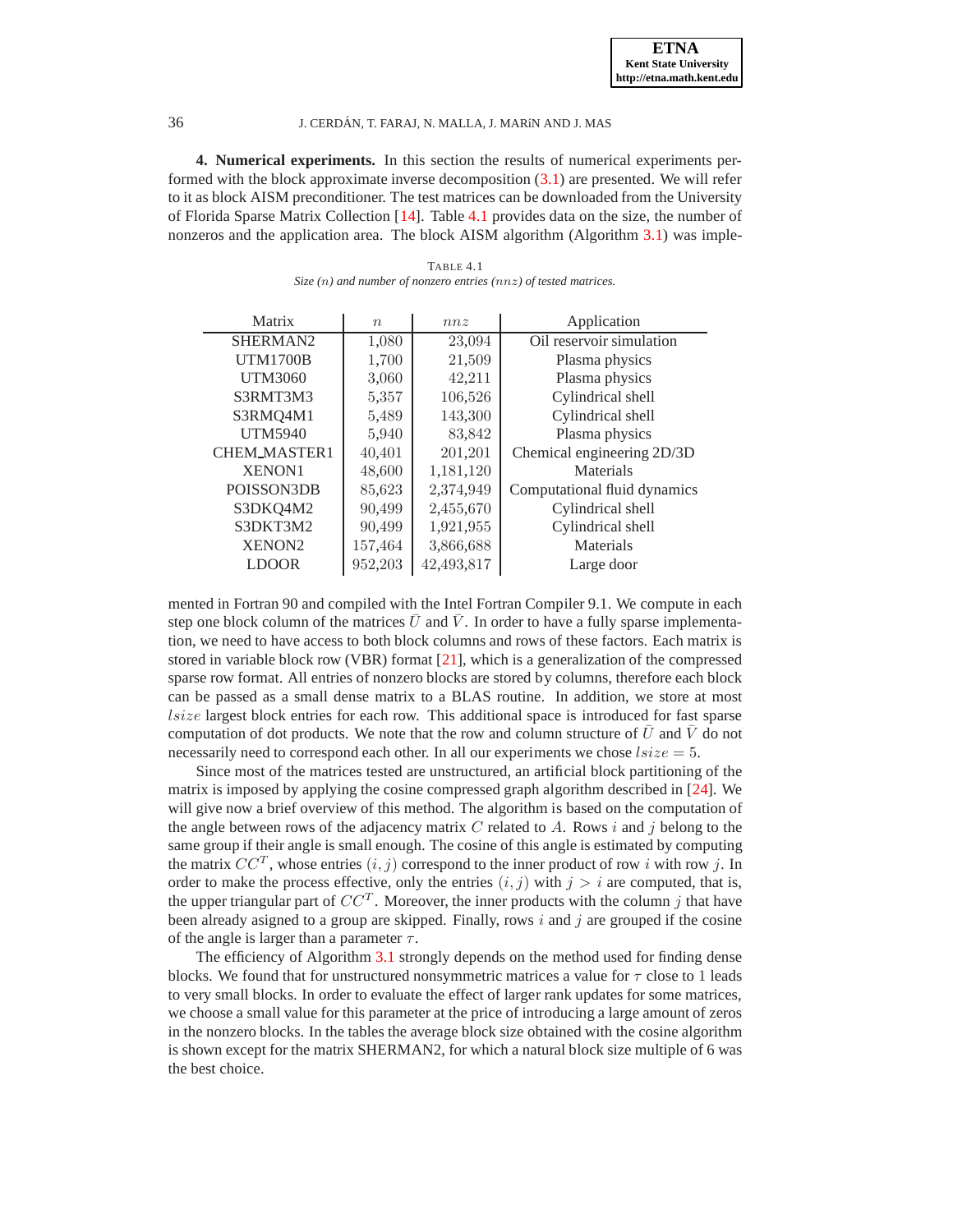<span id="page-14-0"></span>

| Matrix             | Avg. block size | Its. (scaled/non-scaled) |
|--------------------|-----------------|--------------------------|
| S3RMT3M3           | 11.16           | 23/76                    |
| S3RMQ4M1           | 15.86           | 33/56                    |
| S3DKQ4M2           | 17.56           | 31/60                    |
| S3DKT3M2           | 11.75           | 23/47                    |
| <b>XENON1</b>      | 2.57            | $2423/$ †                |
| XENON <sub>2</sub> | 2.57            | $3533/$ t                |
|                    |                 |                          |

TABLE 4.2 *Effect of the block Jacobi scaling.*

We recall from Theorem [3.8](#page-11-0) that applying the block AISM algorithm with  $A_0 = I$  to the block Jacobi scaled matrix is almost equivalent to the case 2. In the experiments we did not find significative differences between the two cases. Therefore, we report only results for the block scaled Jacobi matrix. Table [4.2](#page-14-0) shows a comparison between scaled and non-scaled block Jacobi for some matrices, that also illustrates the performance differences between case 2 and case 1. We observe that scaling is in general better. Indeed, in some cases (XENON1 and XENON2) it is necessary to scale the matrix to achieve convergence.

Once the block partition has been obtained, the matrix is scaled using block Jacobi and reordered using the minimum degree algorithm applied to the compressed graph of the matrix in order to reduce fill-in.

Exact LU factorization was used to invert the pivot blocks  $T_k$ . To preserve sparsity, we follow the strategy recommended in [\[11\]](#page-17-9), but applied to the matrices partitioned in block form as in  $(2.8)$ . Fill-in in U is reduced by removing the block entries, whose infinity norm is less than a given drop tolerance  $\Upsilon$ . For the factor V, a threshold relative to the infinity norm of the matrix A is used instead, i.e., a block is annihilated if its infinity norm is less than  $\gamma \|A\|_{\infty}$ . Usually the choice  $\Upsilon = 1$  gives good results.

An artificial right-hand side vector was generated such that the solution is the vector of all ones. No significative differences were observed for other choices of the right-hand side vector. The iterative method employed was the BiCGSTAB method [\[25\]](#page-17-20) with left precon-ditioning as described in [\[4\]](#page-17-21). The initial guess was always  $x_0 = 0$ , and the iterative solver was stopped when the initial residual was reduced by at least a factor of 10<sup>-8</sup>, or after 5000 iterations. The tests where performed on a dual Opteron Sun X2200 M2 server.

Table [4.3](#page-15-1) shows the results of the block AISM algorithm compared to point AISM for the matrices tested. The block partitioning was obtained with a parameter  $\tau$  of the cosine algorithm ranging from 0.1 to 0.5 except for the matrix Sherman2. The density of the preconditioner is computed as the ratio between the number of nonzero elements of the preconditioner factors and the number of nonzero elements of the matrix. The number of iterations and the CPU times for computing the preconditioner and to solve the system are also reported.

For the matrices XENON1, XENON2, UTM5940, and SHERMAN2, only the block AISM preconditioner was able to obtain a solution. For the other matrices, we observe that in general block AISM converges in fewer iterations. Concerning the CPU times, both the preconditioner computation and solution times are also smaller. In particular, the preconditioner computation time is reduced significantly.

We show a detailed study for the matrix SHERMAN2 in Figure [4.1.](#page-16-3) This matrix has been reported as difficult for approximate inverse preconditioning by several authors [\[2,](#page-16-0) [7,](#page-17-8) [15,](#page-17-22) [16\]](#page-17-6). In [\[5\]](#page-17-23) it is solved by applying permutation and scalings in order to place large entries in the diagonal of the matrix. We found that using a block size multiple of 6, the natural structure of the matrix is better exploited and the problem was solved quite easily as can be seen in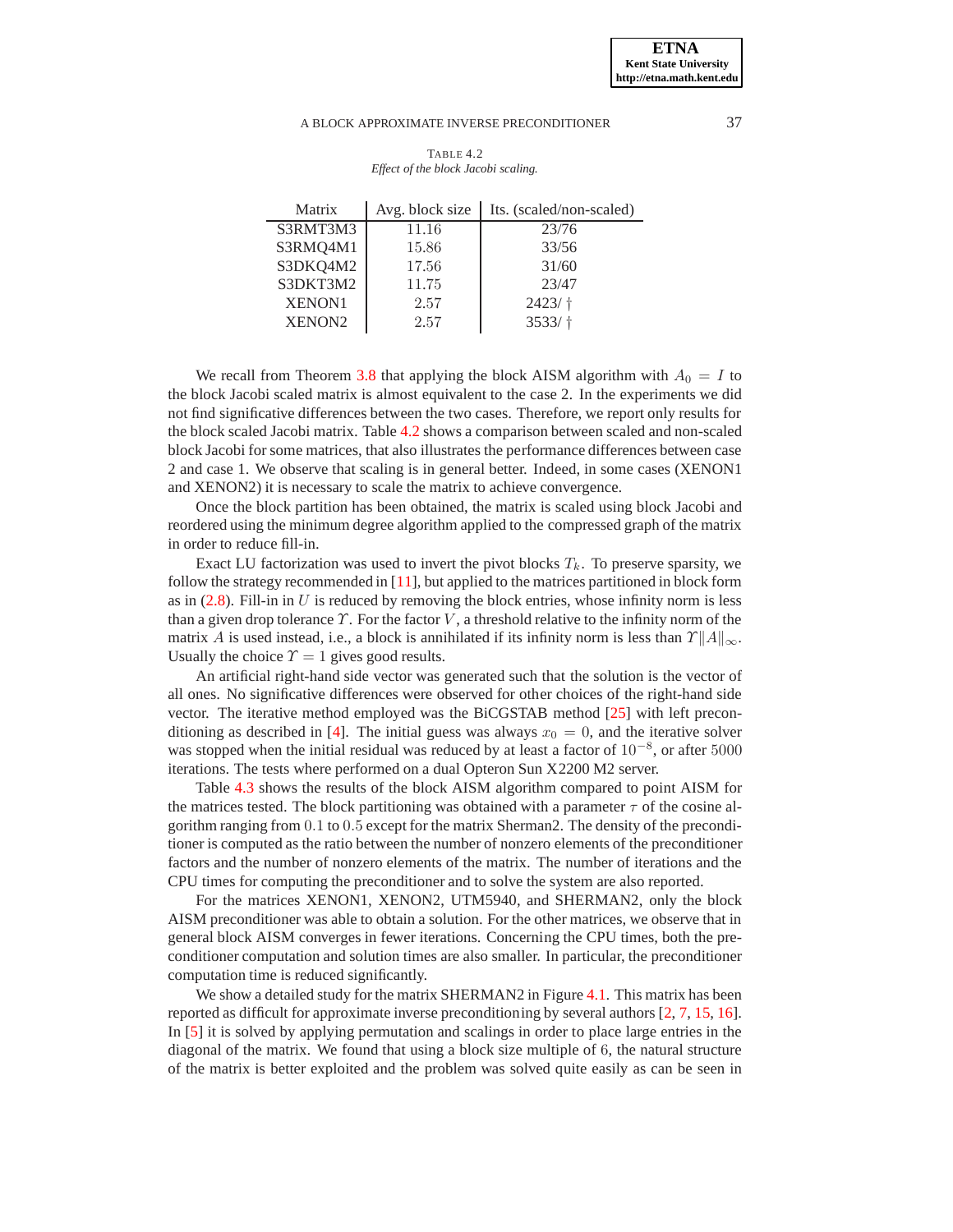<span id="page-15-1"></span>

| Matrix              | Block size   | density | Prec. time/Sol. time | Its.       |
|---------------------|--------------|---------|----------------------|------------|
| SHERMAN2            | 1            |         |                      | $\dagger$  |
|                     | 6            | 0.34    | 0.0008/0.02          | 69         |
| S3RMT3M3            | 1            | 1.30    | 0.03/0.055           | 33         |
|                     | 11.16        | 0.54    | 0.01/0.04            | 23         |
| S3RMQ4M1            | 1            | 0.95    | 0.032/0.046          | 25         |
|                     | 15.86        | 0.44    | 0.010/0.06           | 33         |
| <b>UTM5940</b>      | 1            | 1.45    |                      | $\ddagger$ |
|                     | 1.45         | 1.67    | 0.05/2.40            | 653        |
| <b>CHEM_MASTER1</b> | 1            | 0.54    | 0.03/11.8            | 2523       |
|                     | 3            | 0.4     | 0.03/6.63            | 1138       |
| <b>XENON1</b>       | $\mathbf{1}$ |         |                      |            |
|                     | 2.57         | 0.18    | 0.03/35.59           | 2423       |
| POISSON3DB          | $\mathbf{1}$ | 0.19    | 0.9/18.1             | 447        |
|                     | 1.17         | 0.1     | 0.18/22.16           | 509        |
| S3DKQ4M2            | 1            | 0.91    | 0.56/1.30            | 39         |
|                     | 17.56        | 0.41    | 0.13/1.05            | 31         |
| S3DKT3M2            | 1            | 1.14    | 0.51/1.17            | 37         |
|                     | 11.75        | 0.51    | 0.11/0.82            | 23         |
| XENON2              | $\mathbf{1}$ |         |                      | $\dagger$  |
|                     | 2.57         | 0.18    | 0.16/154.23          | 3533       |
| <b>LDOOR</b>        | 1            | 0.22    | 2.10/15.85           | 63         |
|                     | 10.70        | 0.40    | 2.09/10.40           | 31         |

### TABLE 4.3 *Block AISM versus point AISM.*

Figure [4.1](#page-16-3) even without reorderings. We observe that increasing the block size, i.e., the rank of the update, the number of iterations remains more or less constant with some exceptions. Observe that for block size 72, convergence is obtained within very few iterations. However, the best time corresponds to block size 6 and the time tends to increase with the blocksize due to the growth of the density of the preconditioner.

In contrast with the behaviour of the number of iterations exhibited by the SHERMAN2 matrix, usually this number decreases with the rank of the update as we show for the matrices UTM3060, UTM5940, and UTM1700b in Figure [4.2,](#page-16-4) where a clear decreasing trend can be observed. Since on modern computers the efficient use of the memory cache is fundamental to achieve good performance, one may guess a block size based on cache memory properties of the computer to obtain a good balance between the number of iterations and the performance of the algorithm.

<span id="page-15-0"></span>**5. Conclusions.** In this paper we have presented the block ISM decomposition, which is based on the application of the Sherman-Morrison-Woodbury formula. It is a generalization of the work presented in [\[11\]](#page-17-9). Based on the approximate computation of the block ISM decomposition, two different preconditioners have been considered and the relation between them have been established. We have proved the existence of the block ISM decomposition for H-matrices extending results presented in [\[11\]](#page-17-9).

The performance of the block AISM preconditioners has been studied for a set of matrices arising in different applications. The main conclusion is that block AISM outperforms the point version for the tested problems. In some cases, as for example for the matrices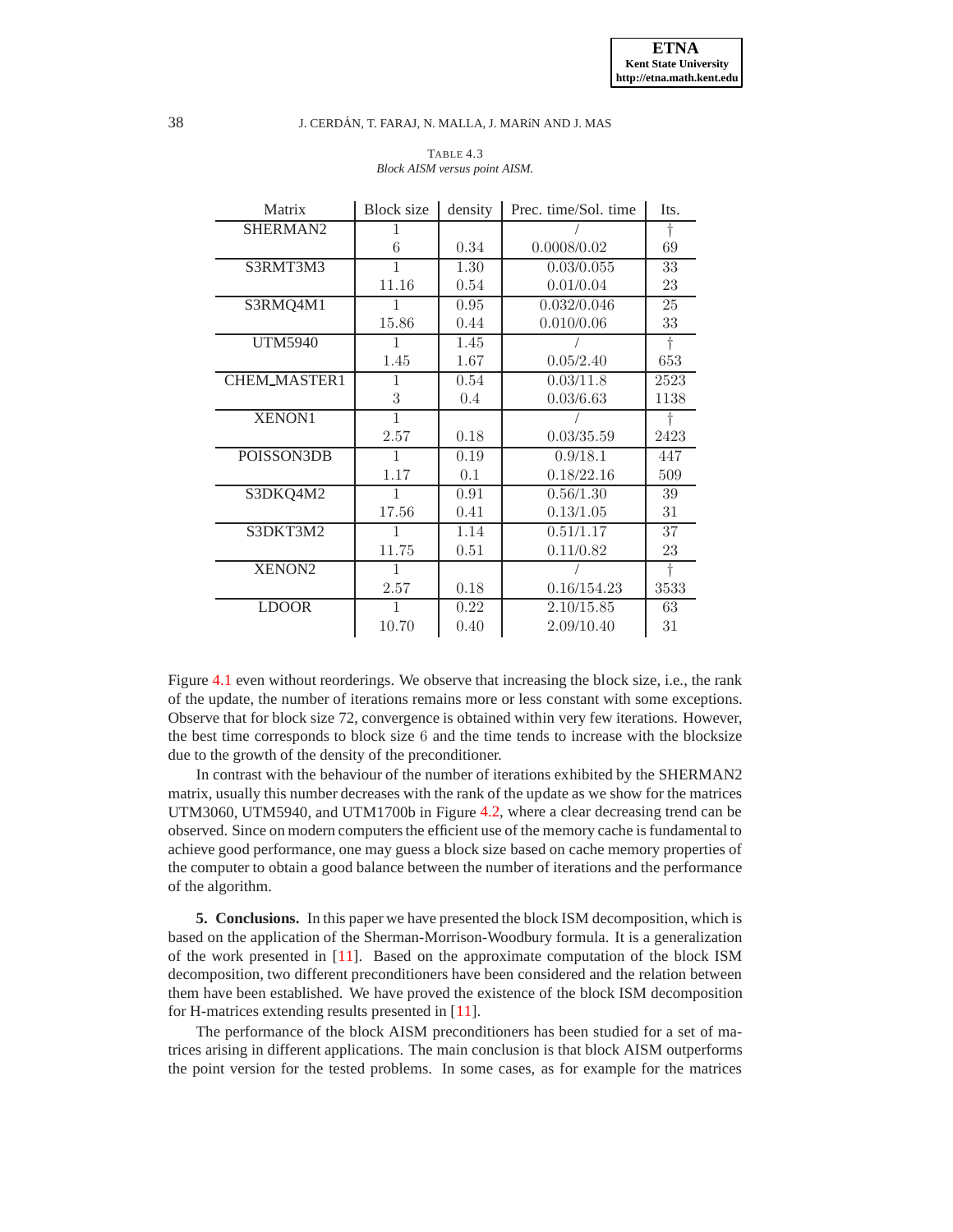

<span id="page-16-3"></span>FIG. 4.1. *Number of iterations and total time for the matrix* SHERMAN2*.*



<span id="page-16-4"></span>FIG. 4.2. *Number of iterations for the* UTM\* *matrices.*

SHERMAN2 and XENON\*, convergence was only attained with block AISM.

Except for the matrix SHERMAN2, the size of the block was obtained using a graph compression algorithm. Nevertheless, we found in our experiments that, in general, the larger rank of the update, i.e., the larger the block size, the smaller the number of iterations needed to achieve convergence. However, the overall computational time tends to increase due to the density of the preconditioner. Finally, we note that the block ISM decomposition is the basis for the extension of the preconditioner presented in [\[10\]](#page-17-10) to block form. This work is currently under study.

#### REFERENCES

- <span id="page-16-2"></span>[1] O. AXELSSON, *Iterative Solution Methods*, Cambridge University Press, New York, 1996.
- <span id="page-16-0"></span>[2] S. T. BARNARD, L. M. BERNARDO, AND H. D. SIMON, *An MPI implementation of the SPAI preconditioner*
	- *on the T3E*, Internat. J. High Perf. Comput. Applic., 13 (1999), pp. 107–123.
- <span id="page-16-1"></span>[3] S. T. BARNARD AND M. J. GROTE, *A block version of the SPAI preconditioner*, in Proceedings of the Ninth